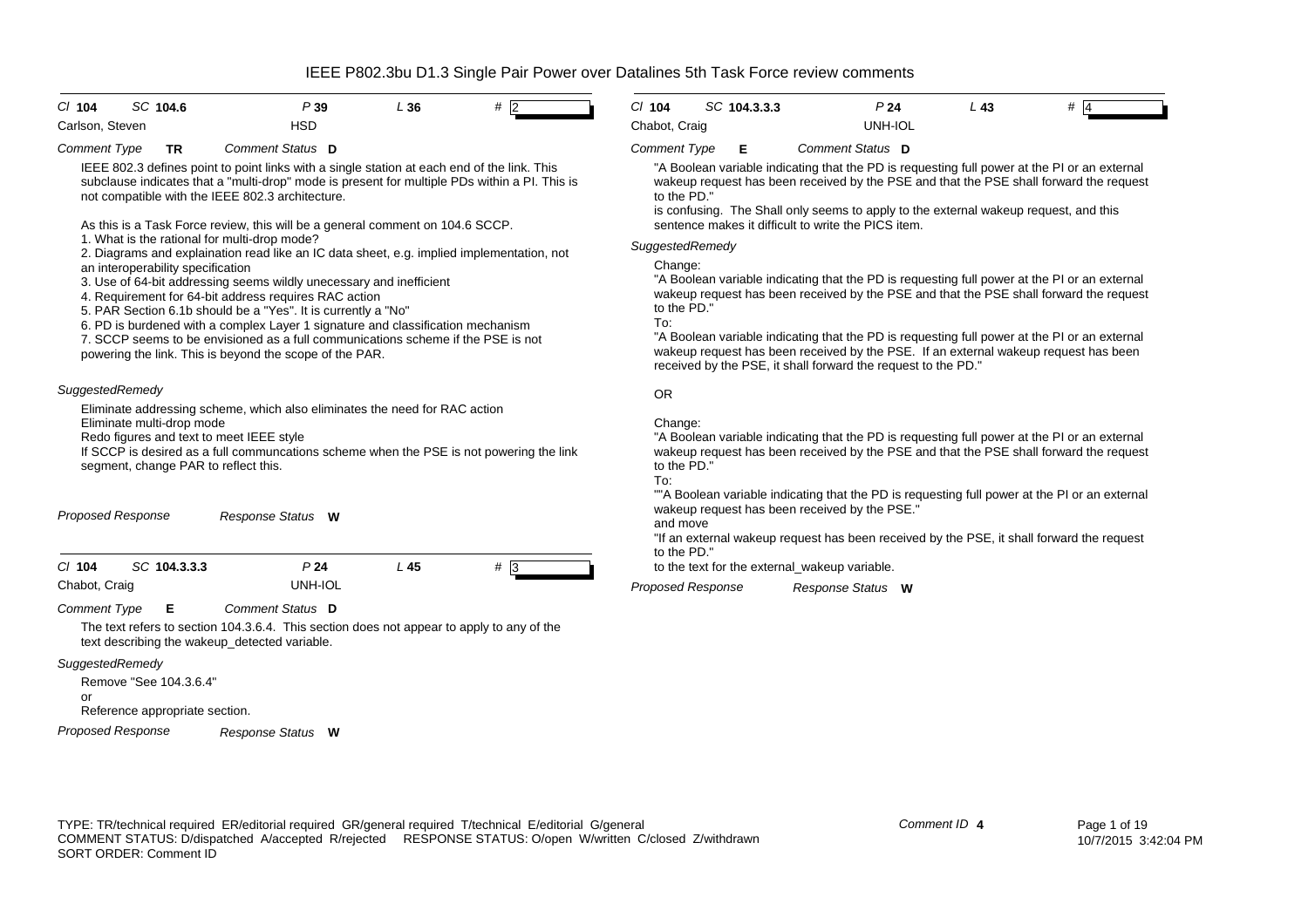| SC 104.3.3.3<br>$CI$ 104                                                                       | P23                                                                                                                                                                                                                                                                                                                                                                                                                                                   | L <sub>1</sub> | # $\overline{5}$ | $Cl$ 104                        | SC 104.3.6.2                                                                                                                                                                                      | P31                                                                                                                                                                  | $L_3$           | $#$ 7            |
|------------------------------------------------------------------------------------------------|-------------------------------------------------------------------------------------------------------------------------------------------------------------------------------------------------------------------------------------------------------------------------------------------------------------------------------------------------------------------------------------------------------------------------------------------------------|----------------|------------------|---------------------------------|---------------------------------------------------------------------------------------------------------------------------------------------------------------------------------------------------|----------------------------------------------------------------------------------------------------------------------------------------------------------------------|-----------------|------------------|
| Chabot, Craig                                                                                  | UNH-IOL                                                                                                                                                                                                                                                                                                                                                                                                                                               |                |                  | Chabot, Craig                   |                                                                                                                                                                                                   | <b>UNH-IOL</b>                                                                                                                                                       |                 |                  |
| <b>Comment Type</b><br>Е<br>For example:<br>"option detect ted<br>interval.<br>SuggestedRemedy | Comment Status D<br>All variables should explicitly state the meaning of their possible values.<br>This variable indicates if detection can be performed by the PSE during the ted timer<br>Values: FALSE: Do not perform detection during ted_timer interval.<br>TRUE: Perform detection during ted_timer interval."<br>-from page 631 of 802.3-2012 standard<br>Populate the meaning of values for variables in subclauses 104.3.3.3 and 104.4.3.3. |                |                  | Comment Type<br>SuggestedRemedy | ER<br>Use of MPS still in text.<br>This also occurs on:<br>Page35, Line29<br>Page35, Line22<br>Page35, Line9<br>Page39, Line50<br>Change all instances of MPS to MFVS<br><b>Proposed Response</b> | Comment Status D<br>Response Status W                                                                                                                                |                 |                  |
| <b>Proposed Response</b>                                                                       | Response Status W                                                                                                                                                                                                                                                                                                                                                                                                                                     |                |                  | $Cl$ 104<br>Chabot, Craig       | SC 104.7.4                                                                                                                                                                                        | P <sub>51</sub><br><b>UNH-IOL</b>                                                                                                                                    | L <sub>12</sub> | #8               |
| $Cl$ 104<br>SC 104.4.7                                                                         | P39<br>UNH-IOL                                                                                                                                                                                                                                                                                                                                                                                                                                        | L48            | # 6              | <b>Comment Type</b>             | ER                                                                                                                                                                                                | Comment Status D                                                                                                                                                     |                 |                  |
| Chabot, Craig<br><b>Comment Type</b><br>Е<br>Poor language in:                                 | Comment Status D                                                                                                                                                                                                                                                                                                                                                                                                                                      |                |                  |                                 |                                                                                                                                                                                                   | The many changes from D1.2 to D1.3 have consequently necessitated changes to the<br>PICS. I have drafted a new, corrected version of the PICS tables.                |                 |                  |
| dropout for no longer                                                                          | "The MFVS shall consist of current draw equal to or above lhold_PD for<br>a minimum duration of TMFVS PD measured at the PD PI followed by an optional MPS                                                                                                                                                                                                                                                                                            |                |                  | SuggestedRemedy                 | See chabot_3bu_1_1015                                                                                                                                                                             |                                                                                                                                                                      |                 |                  |
| than TMFVDO PD."<br>SuggestedRemedy                                                            |                                                                                                                                                                                                                                                                                                                                                                                                                                                       |                |                  | <b>Proposed Response</b>        |                                                                                                                                                                                                   | Response Status W                                                                                                                                                    |                 |                  |
| Change:<br>"equal to or above"<br>To:                                                          |                                                                                                                                                                                                                                                                                                                                                                                                                                                       |                |                  | $Cl$ 104<br>Law. David          | SC 104.6.3                                                                                                                                                                                        | $P$ 41<br>HP Ltd                                                                                                                                                     | $L_3$           | $# \overline{9}$ |
| "equal to or greater than"                                                                     |                                                                                                                                                                                                                                                                                                                                                                                                                                                       |                |                  | Comment Type                    | Е                                                                                                                                                                                                 | Comment Status D                                                                                                                                                     |                 |                  |
| <b>Proposed Response</b><br>Response Status W                                                  |                                                                                                                                                                                                                                                                                                                                                                                                                                                       |                |                  |                                 | repetitively redundant.                                                                                                                                                                           | The text 'SCCP communication protocol uses the ' expanded out would read ' Serial<br>communication classification protocol communication protocol ' which would seem |                 |                  |
|                                                                                                |                                                                                                                                                                                                                                                                                                                                                                                                                                                       |                |                  | SuggestedRemedy                 |                                                                                                                                                                                                   |                                                                                                                                                                      |                 |                  |
|                                                                                                |                                                                                                                                                                                                                                                                                                                                                                                                                                                       |                |                  |                                 | SCCP uses the '.                                                                                                                                                                                  | Suggest the text 'SCCP communication protocol uses the ' be changed to read 'The                                                                                     |                 |                  |
|                                                                                                |                                                                                                                                                                                                                                                                                                                                                                                                                                                       |                |                  | <b>Proposed Response</b>        |                                                                                                                                                                                                   | Response Status W                                                                                                                                                    |                 |                  |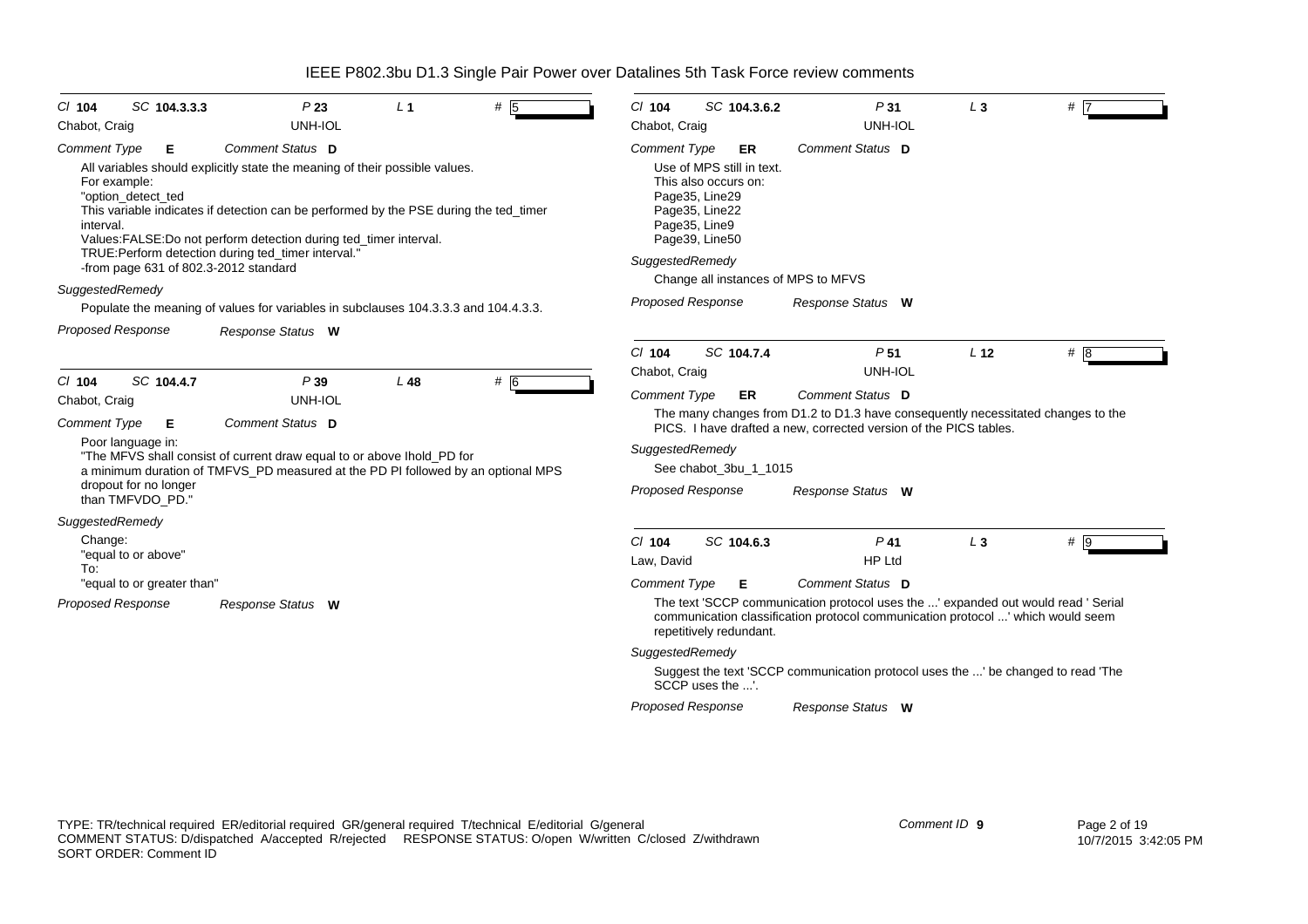| $CI$ 104   | SC 104.6 | P 39          | L 33 | # 10 |
|------------|----------|---------------|------|------|
| Law, David |          | <b>HP Ltd</b> |      |      |

*Comment Type* **T** *Comment Status* **D**

The text seems to currently use PSE and master, and PD and slave, interchangeably. Suggest that the text be written in the terms of a PSE and a PD, and what their requirements are during the SCCP exchange.

See also comment that SCCP is being used of a point to point link.

### *SuggestedRemedy*

[1] Suggest the first paragraph of subclause 104.6 be changed to read 'The PSE acts as a master during the SCCP exchange, controlling the PD that acts as the slave device.'.

[2] Suggest that the third sentence of the second paragraph of subclause 104.6 be changed to read 'The PD can derive power from the PSE's pull-up current during the SCCP exchange.'.

[3] Suggest that the title of subclause 104.6.1 'SCCP master' be changed to read 'PSE SCCP requirements'.

[4] Suggest that the text 'The master device shall source a pull-up current in ...' in subclause 104.6.1 be changed to read 'During the SCCP exchange the PSE shall source a pull-up current in ...'.

[5] Suggest that the sentence '104-7 illustrates the master device block diagram.' in subclause 104.6.1 be changed to read '104-7 illustrates the PSE SCCP block diagram.'.

[6] Suggest the title of Figure 104-7 'SCCP master block diagram' be changed to read 'PSE SCCP block diagram'.

[7] Suggest that the title of subclause 104.6.2 'SCCP slave' be changed to read 'PD SCCP requirements'.

[8] Suggest the text ' Slave devices that derive their power from the master's pull-up current should utilize a charge reservoir ...' in the first sentence of subclause 104.6.2 be changed to read 'PDs that derive their power from the PSE's pull-up current during the SCCP exchange should utilize a charge reservoir ...'.

[9] Suggest the title of Figure 104-8 'SCCP slave block diagram' be changed to read 'PD SCCP block diagram'.

[10] In subclause 104.6.3 'SCCP signaling' and 104.6.4 'Serial communication classification protocols' replace all instances of 'master' with 'PSE' and 'slave' with 'PD'.

*Proposed Response Response Status* **W**

| C/104      | SC 104.5 | P 38          | L 35 | # 11 |  |
|------------|----------|---------------|------|------|--|
| Law, David |          | <b>HP Ltd</b> |      |      |  |

#### *Comment Type* **T** *Comment Status* **X**

Subclause 10.2.2 'Shall, should, may, and can' of the '2014 IEEE-SA Standards Style Manual' reads 'Note that the use of the word must is deprecated and shall not be used when stating mandatory requirements; must is used only to describe unavoidable situations.'. As the text is currently written it doesn't seem to describe an unavoidable situation, therefore suggest it be re-written to do so.

#### *SuggestedRemedy*

Suggest the text '... the MDI leads must provide isolation between all accessible external conductors, including frame ground (if any), and the non-MDI connector.' be changed to read '... the MDI leads must provide isolation between all accessible external conductors, including frame ground (if any), and the non-MDI connector, so as not to negate the DC isolation provided by the PD.

*Proposed Response Response Status* **O**

| C/104      | SC 104.5 | P 38          | L 35 | # | 12 |
|------------|----------|---------------|------|---|----|
| Law, David |          | <b>HP Ltd</b> |      |   |    |

*Comment Type* **TR** *Comment Status* **X**

To ensure application of PoDL power is a broad set of applications suggest that isolation requirements be placed on both PSEs as well as PDs.

#### *SuggestedRemedy*

Change the text 'A PD shall ...' to read 'PDs and PSEs shall ...' and the text '... to a PD through ...' to read '... to a PD or PSE through ...'.

*Proposed Response Response Status* **O**

TYPE: TR/technical required ER/editorial required GR/general required T/technical E/editorial G/general COMMENT STATUS: D/dispatched A/accepted R/rejected RESPONSE STATUS: O/open W/written C/closed Z/withdrawn SORT ORDER: Comment ID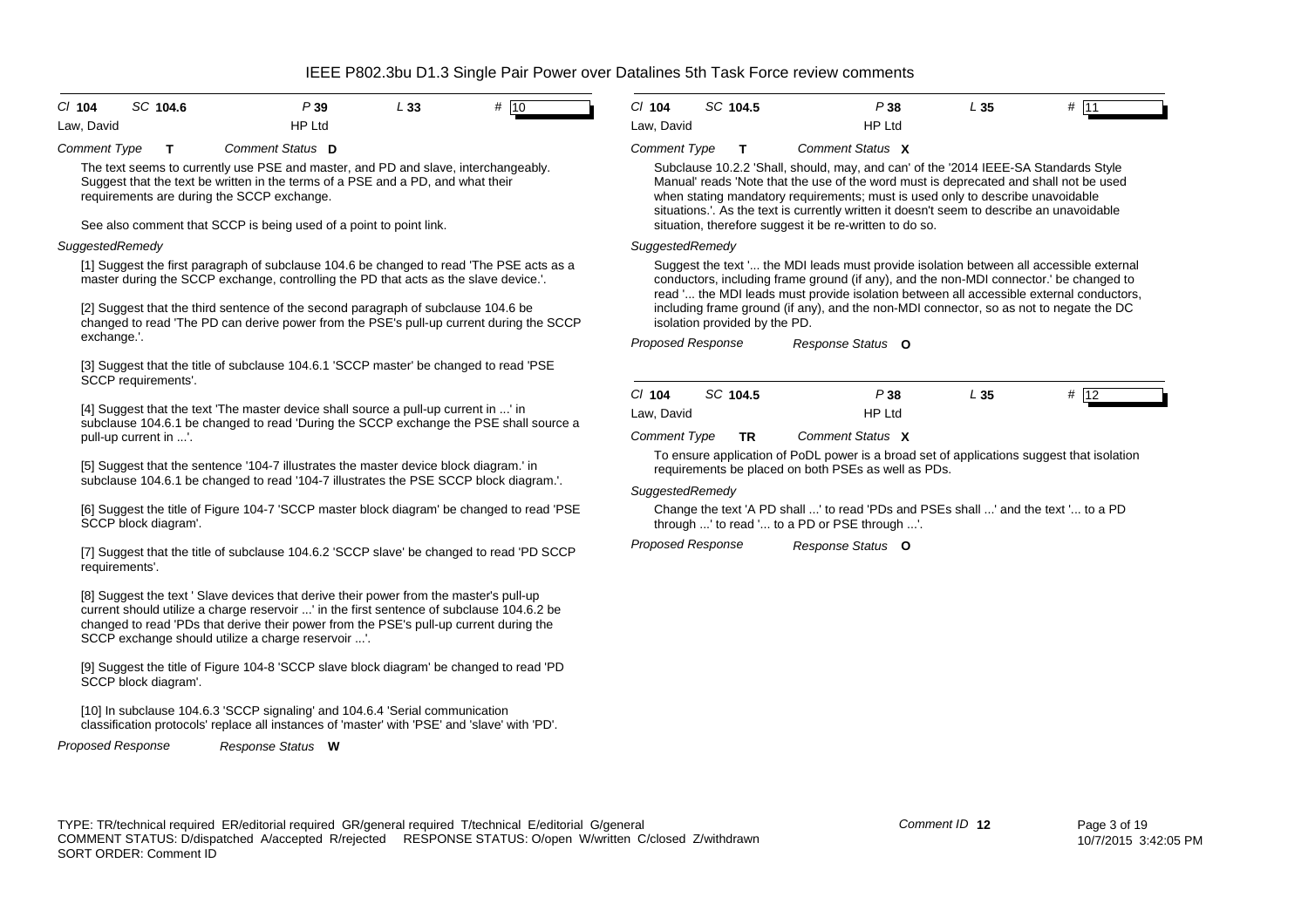| C/104      | SC 104.6 | P 39          | L 33 | # 13 |  |
|------------|----------|---------------|------|------|--|
| Law, David |          | <b>HP Ltd</b> |      |      |  |

*Comment Type* **T** *Comment Status* **D**

Since the SCCP is used on a point to point link, I don't see the need to support multiple salve devices and, as far as I can see, the PSE can only accept a single information byte with a PD class since it isn't capable of process multiple PD class responses from a PD.

Further, the inclusion an address in the SCCP message seems unnecessary on a point to point link, and would require a registration process to be defined to allocate these 48 bit addresses, assuming that each address is to be unique. I would note that at the moment the response to item 6.1.b. on the approved IEEE P802.3bu PAR, 'Is the Sponsor aware of possible registration activity related to this project?', is 'No'.

Finally, the exchange of this data to communicate a 8-bit information byte from the PD seems to take in the region of 7.5ms of the 25ms I understand that PoDL has been allocated from the overall maximum 100ms start up time.

### *SuggestedRemedy*

Suggest that SCCP be changed to be based on a master (PSE) communicating with a single slave device (PD) which will remove the need for an address in the exchange and speed up the start up process.

*Proposed Response Response Status* **W**

| $Cl$ 104                                                                                                                                                                 | SC 104.3.4.1 | P 28            | L 6 | #                                                                                          |  |  |  |  |
|--------------------------------------------------------------------------------------------------------------------------------------------------------------------------|--------------|-----------------|-----|--------------------------------------------------------------------------------------------|--|--|--|--|
| Law, David                                                                                                                                                               |              | HP Ltd          |     |                                                                                            |  |  |  |  |
| Comment Status D<br><b>Comment Type</b><br>Е<br>Subclause 104.3.3.4 'Timers' defines 'tdet timer' as 'A timer used to limit the time for<br>attempting to detect a PD.'. |              |                 |     |                                                                                            |  |  |  |  |
| SuggestedRemedy                                                                                                                                                          |              |                 |     | Based on this suggest that 'Detection timing' should be changed to read 'Detection timer'. |  |  |  |  |
| <b>Proposed Response</b>                                                                                                                                                 |              | Response Status | W   |                                                                                            |  |  |  |  |

| C/104      | SC 104.3.3.3 | P 23   | . 12 | # 15 |  |
|------------|--------------|--------|------|------|--|
| Law, David |              | HP Ltd |      |      |  |

#### *Comment Type* **T** *Comment Status* **D**

The only fault defined for the variable 'fault\_detected' is overload, and therefor the only condition that can result in the entry to the 'ERROR' state in the state diagram is an overload.

## *SuggestedRemedy*

Suggest that either the variable 'fault detected' be renamed 'overload' and the state 'ERROR' be renamed 'OVERLOAD' or addition conditions be added that result in 'fault detected' being set 'true' such as a short circuit condition.

*Proposed Response Response Status* **W**

| $C/I$ FM            | SC FM                                  | P3                                                                                                                                                                                      | L 16 | '16<br># |  |
|---------------------|----------------------------------------|-----------------------------------------------------------------------------------------------------------------------------------------------------------------------------------------|------|----------|--|
| Law, David          |                                        | HP Ltd                                                                                                                                                                                  |      |          |  |
| <b>Comment Type</b> | ER.                                    | Comment Status D                                                                                                                                                                        |      |          |  |
|                     | The frontmatter text is no up to date. |                                                                                                                                                                                         |      |          |  |
| SuggestedRemedy     |                                        |                                                                                                                                                                                         |      |          |  |
|                     |                                        | Please update the frontmetter text from page 3, line 16 through page 4 line 38 with the<br>content found at <http: 3="" ieee802.org="" index.html="" templates="" wg_tools="">.</http:> |      |          |  |
| Proposed Response   |                                        | Response Status<br>W                                                                                                                                                                    |      |          |  |

| Cl <sub>1</sub> | SC 1.4 | P 14          | ,, | .47 |
|-----------------|--------|---------------|----|-----|
| Law, David      |        | <b>HP Ltd</b> |    |     |

*Comment Type* **ER** *Comment Status* **D**

Suggest that in general definitions that are unique to 1-Pair Power over Data Lines be qualified by the prefix PoDL.

*SuggestedRemedy*

[1] Change 'Regulated PSE' to read 'PoDL Regulated PSE' here an throughout the draft. [2] Change 'Unregulated PSE' to read 'PoDl Unregulated PSE' here and throughout the draft.

*Proposed Response Response Status* **W**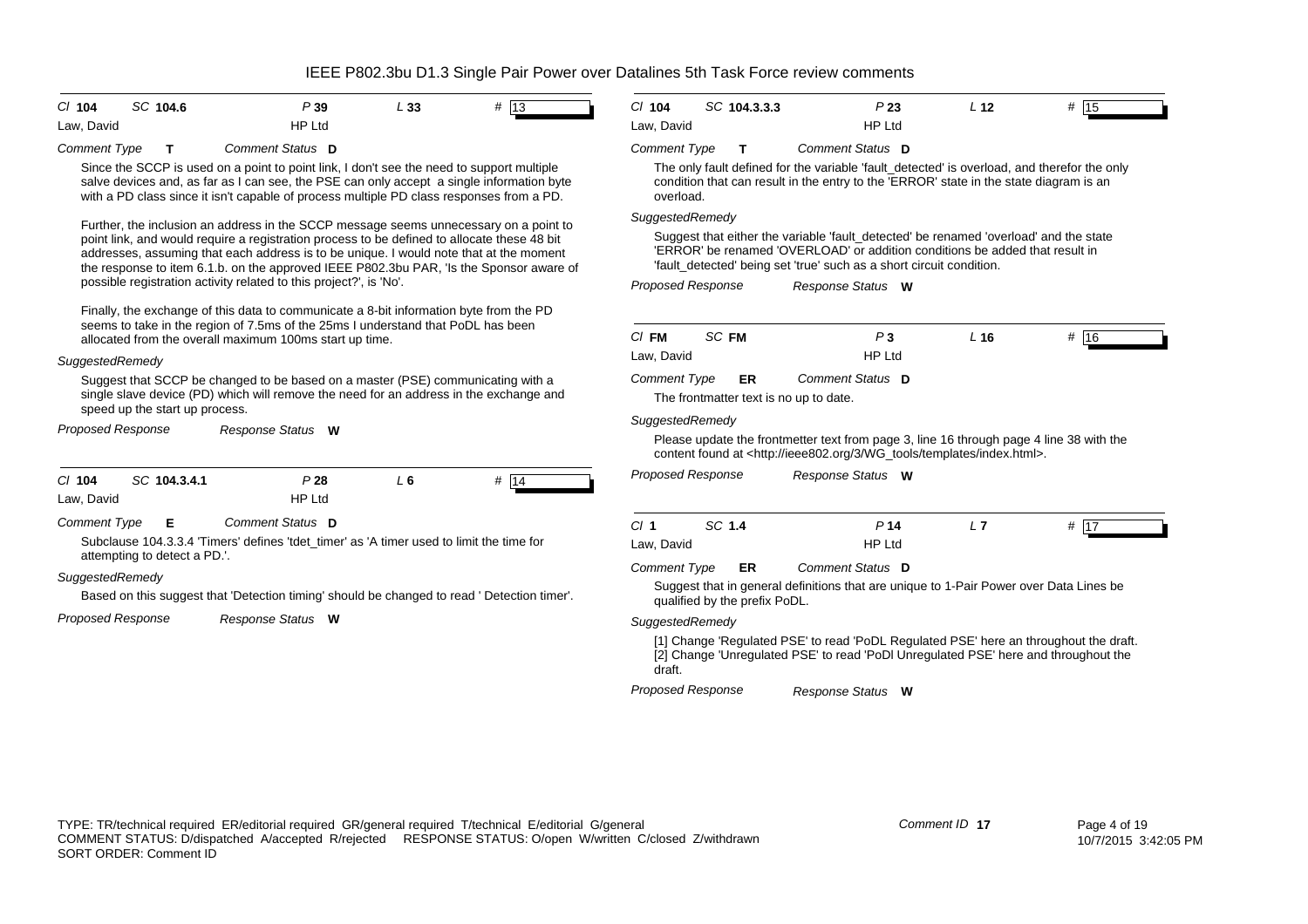| SC 1.4<br>Cl <sub>1</sub>            | P <sub>14</sub>                                                                            | L7  | # 18 | $CI$ FM                                                                                                                                                                                                                               | SC FM                    | P <sub>1</sub>                                                                                                                                                                                                                                                 | L <sub>1</sub> | # 21 |
|--------------------------------------|--------------------------------------------------------------------------------------------|-----|------|---------------------------------------------------------------------------------------------------------------------------------------------------------------------------------------------------------------------------------------|--------------------------|----------------------------------------------------------------------------------------------------------------------------------------------------------------------------------------------------------------------------------------------------------------|----------------|------|
| Law, David                           | <b>HP Ltd</b>                                                                              |     |      | Law, David                                                                                                                                                                                                                            |                          | <b>HP Ltd</b>                                                                                                                                                                                                                                                  |                |      |
| <b>Comment Type</b><br>ER            | Comment Status D                                                                           |     |      | <b>Comment Type</b>                                                                                                                                                                                                                   | ER                       | <b>Comment Status D</b>                                                                                                                                                                                                                                        |                |      |
| design of the PSE.                   | I believe that we should be specifying interoperability requirements for a PSE, not the    |     |      |                                                                                                                                                                                                                                       |                          | IEEE Std 802.3-2012, and its amendments, have all now been superseded by IEEE Std<br>802.3-2105 approved by the IEEE-SA Standards Board on 3rd September 2015, for the<br>time all references to IEEE Std 802.3-2012 should be changed to read IEEE Std 802.3- |                |      |
| SuggestedRemedy                      |                                                                                            |     |      | 201X.                                                                                                                                                                                                                                 |                          |                                                                                                                                                                                                                                                                |                |      |
| that is required to regulate '.      | [1] Suggest that the text '  that is designed to regulated ' should be changed to read '   |     |      | SuggestedRemedy                                                                                                                                                                                                                       |                          |                                                                                                                                                                                                                                                                |                |      |
|                                      | [2] Suggest that the text '  that is not designed to regulated ' should be changed to read |     |      |                                                                                                                                                                                                                                       |                          | Change IEEE Std 802.3-2012 to read IEEE Std 802.3-201X here and throughout the draft.                                                                                                                                                                          |                |      |
|                                      | " that is not required to regulate ".                                                      |     |      |                                                                                                                                                                                                                                       | <b>Proposed Response</b> | Response Status W                                                                                                                                                                                                                                              |                |      |
| <b>Proposed Response</b>             | Response Status W                                                                          |     |      |                                                                                                                                                                                                                                       |                          |                                                                                                                                                                                                                                                                |                |      |
|                                      |                                                                                            |     |      | Cl <sub>1</sub>                                                                                                                                                                                                                       | SC 1.4                   | P <sub>14</sub>                                                                                                                                                                                                                                                | L7             | #22  |
| SC 1.5<br>Cl <sub>1</sub>            | P <sub>14</sub>                                                                            | L26 | # 19 | Law, David                                                                                                                                                                                                                            |                          | <b>HP Ltd</b>                                                                                                                                                                                                                                                  |                |      |
| Law, David                           | <b>HP Ltd</b>                                                                              |     |      | <b>Comment Type</b>                                                                                                                                                                                                                   | <b>ER</b>                | Comment Status D                                                                                                                                                                                                                                               |                |      |
| <b>Comment Type</b><br>ER            | Comment Status D                                                                           |     |      |                                                                                                                                                                                                                                       |                          | Subclause 104.1.3 'Relationship of Single-Pair PoDL to the IEEE802.3 architecture' states                                                                                                                                                                      |                |      |
|                                      | Suggest that the following be added to the Abbreviations.                                  |     |      |                                                                                                                                                                                                                                       | 'MDI/PI' and instead.    | that 'The PI is encompassed within the MDI' therefore it doesn't seem correct to refer to the                                                                                                                                                                  |                |      |
| [1] Add 'PoDL Power over Data Lines' |                                                                                            |     |      | SuggestedRemedy                                                                                                                                                                                                                       |                          |                                                                                                                                                                                                                                                                |                |      |
| SuggestedRemedy                      |                                                                                            |     |      |                                                                                                                                                                                                                                       |                          | Change references to 'MDI/PI' to read 'PI'.                                                                                                                                                                                                                    |                |      |
| See comment.                         |                                                                                            |     |      | <b>Proposed Response</b>                                                                                                                                                                                                              |                          | Response Status W                                                                                                                                                                                                                                              |                |      |
| <b>Proposed Response</b>             | Response Status W                                                                          |     |      |                                                                                                                                                                                                                                       |                          |                                                                                                                                                                                                                                                                |                |      |
|                                      |                                                                                            |     |      | $Cl$ 104                                                                                                                                                                                                                              | SC 104.1                 | P <sub>19</sub>                                                                                                                                                                                                                                                | $L_6$          | #23  |
| SC FM<br>$Cl$ FM                     | P <sub>1</sub>                                                                             | L7  | #20  | Law, David                                                                                                                                                                                                                            |                          | <b>HP Ltd</b>                                                                                                                                                                                                                                                  |                |      |
| Law, David                           | <b>HP Ltd</b>                                                                              |     |      | <b>Comment Type</b>                                                                                                                                                                                                                   | Т                        | Comment Status X                                                                                                                                                                                                                                               |                |      |
| <b>Comment Type</b><br>ER            | Comment Status D                                                                           |     |      |                                                                                                                                                                                                                                       |                          | It doesn't seem correct that a 'Power Interface (PI)' is an 'optional entity' since it is an                                                                                                                                                                   |                |      |
|                                      | The title of the draft should be updated to closely match the PAR.                         |     |      |                                                                                                                                                                                                                                       |                          | interface, not an entity, and it isn't an option on its own since a PSE or PI always has a PI,                                                                                                                                                                 |                |      |
| SuggestedRemedy                      |                                                                                            |     |      |                                                                                                                                                                                                                                       |                          | although in soem cases the PI may be not be physically instantiated.                                                                                                                                                                                           |                |      |
|                                      | Update the title to read 'Draft Standard for Ethernet Amendment: Physical Layer and        |     |      | SuggestedRemedy                                                                                                                                                                                                                       |                          |                                                                                                                                                                                                                                                                |                |      |
| 6.                                   | Management Parameters for Single-Pair Power over Data Lines' here and on page 13, line     |     |      |                                                                                                                                                                                                                                       |                          | Suggest that the first sentence of the first paragraph of subclause 104.1 Overview be                                                                                                                                                                          |                |      |
| <b>Proposed Response</b>             | Response Status W                                                                          |     |      | changed to read 'This clause defines the functional and electrical characteristics of two<br>optional power entities, a Powered Device (PD) and Power Sourcing Equipment (PSE), for<br>use with supported Ethernet physical layers.". |                          |                                                                                                                                                                                                                                                                |                |      |
|                                      |                                                                                            |     |      | <b>Proposed Response</b>                                                                                                                                                                                                              |                          | Response Status O                                                                                                                                                                                                                                              |                |      |
|                                      |                                                                                            |     |      |                                                                                                                                                                                                                                       |                          |                                                                                                                                                                                                                                                                |                |      |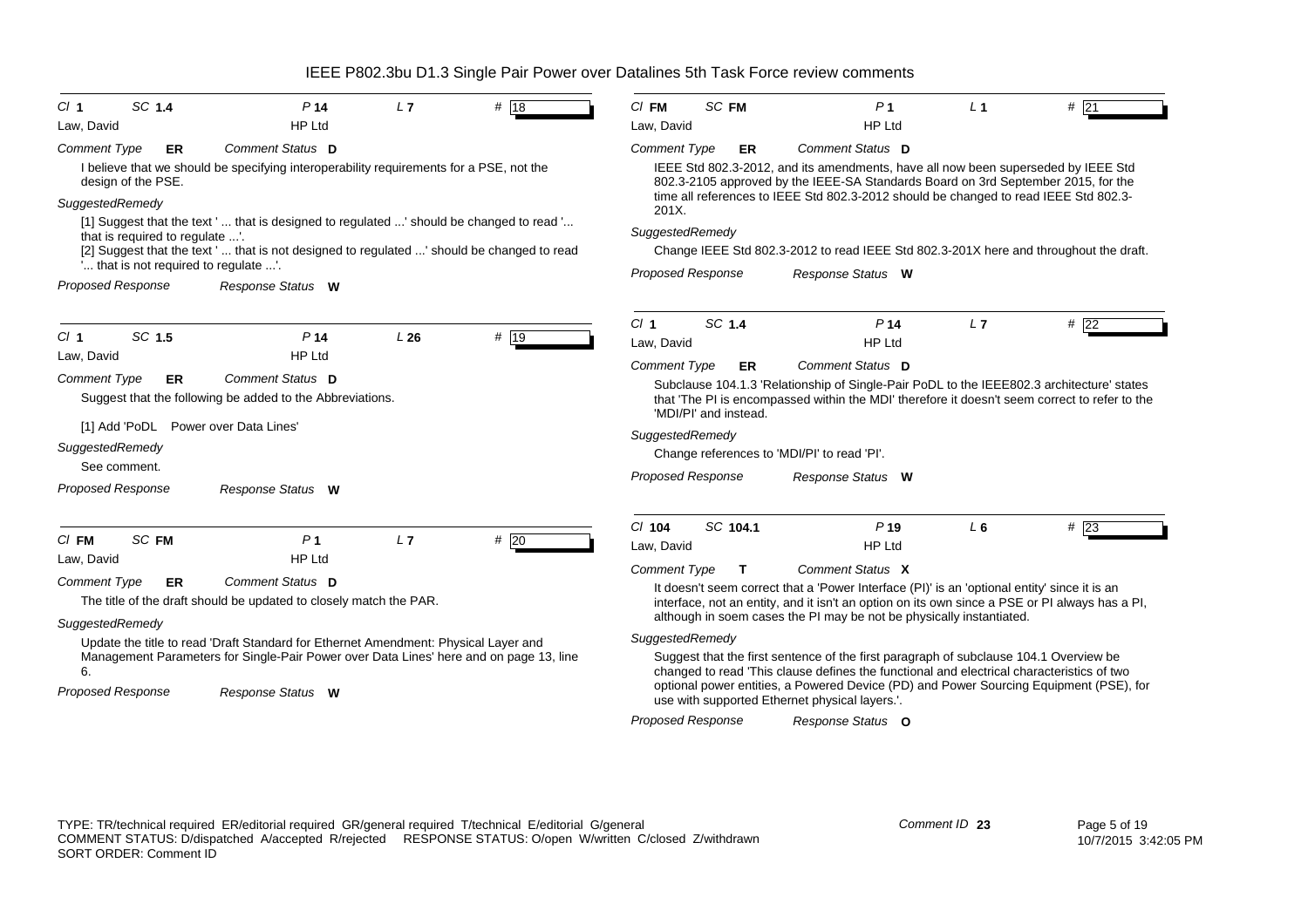| SC 104.3.1<br>$CI$ 104    | P <sub>22</sub>                                                                                                                                                                                                                                                         | L <sub>18</sub> | $# \sqrt{39}$ | $Cl$ 104<br>SC 104.3.1                     | P <sub>27</sub>                                                                                                                                                             | L <sub>18</sub> | # 42              |  |  |
|---------------------------|-------------------------------------------------------------------------------------------------------------------------------------------------------------------------------------------------------------------------------------------------------------------------|-----------------|---------------|--------------------------------------------|-----------------------------------------------------------------------------------------------------------------------------------------------------------------------------|-----------------|-------------------|--|--|
| Law, David                | <b>HP Ltd</b>                                                                                                                                                                                                                                                           |                 |               | Law, David                                 | <b>HP Ltd</b>                                                                                                                                                               |                 |                   |  |  |
| Comment Type<br>Е         | Comment Status X                                                                                                                                                                                                                                                        |                 |               | <b>Comment Type</b><br>т                   | Comment Status X                                                                                                                                                            |                 |                   |  |  |
| be three, A, B and A+B.   | Subclause 104.3.1 ' types' states that ' there are two types of PSEs: a type A PSE  a<br>type B PSE  A type A+B '. Similarly subclause 104.4.1 'PD types' states that 'There are<br>two types of PDs: a type A  a type B PD  A type A+B '. in both cases there seem to  |                 |               | T1 PHYs?                                   | Wouldn't a type A PSE that is compatible with a 100BASE-T1 PHY not also be compatible<br>with a 1000BASE-T1 PHY, while a type B PSE would only be compatible with 1000BASE- |                 |                   |  |  |
| SuggestedRemedy           |                                                                                                                                                                                                                                                                         |                 |               | SuggestedRemedy                            |                                                                                                                                                                             |                 |                   |  |  |
|                           | Reword as three types, or clarify that a PD or PSE can be both a Type A and a Type B.                                                                                                                                                                                   |                 |               | See comment.                               |                                                                                                                                                                             |                 |                   |  |  |
| Proposed Response         | Response Status O                                                                                                                                                                                                                                                       |                 |               | <b>Proposed Response</b>                   | Response Status O                                                                                                                                                           |                 |                   |  |  |
|                           |                                                                                                                                                                                                                                                                         |                 |               | SC 104.2<br>$Cl$ 104                       | P <sub>21</sub>                                                                                                                                                             | L29             | $# \overline{43}$ |  |  |
| SC 104.3.3.5<br>$Cl$ 104  | P <sub>25</sub>                                                                                                                                                                                                                                                         | L28             | # 40          | Law, David                                 | <b>HP Ltd</b>                                                                                                                                                               |                 |                   |  |  |
| Law, David                | <b>HP Ltd</b>                                                                                                                                                                                                                                                           |                 |               | <b>Comment Type</b><br>т                   | Comment Status X                                                                                                                                                            |                 |                   |  |  |
| <b>Comment Type</b><br>Е  | Comment Status X                                                                                                                                                                                                                                                        |                 |               |                                            | It is not clear to me what the '(a)' and '(b)' in the third row of Table 104-1 is in reference to.                                                                          |                 |                   |  |  |
|                           | The 'PD_information_byte' function points states it is a variable that contains the ' type<br>and class of the PD.' And provides a pointer to Table 104-8 ' for a description of the<br>content' however Table 104-8 then states for the 'Power class' see Table 104-1. |                 |               | SuggestedRemedy<br>Please clarify.         |                                                                                                                                                                             |                 |                   |  |  |
| SuggestedRemedy           |                                                                                                                                                                                                                                                                         |                 |               | <b>Proposed Response</b>                   | Response Status O                                                                                                                                                           |                 |                   |  |  |
|                           | Suggest a direct pointer to Table 104-1 for 'Power class'.                                                                                                                                                                                                              |                 |               |                                            |                                                                                                                                                                             |                 |                   |  |  |
| <b>Proposed Response</b>  | Response Status O                                                                                                                                                                                                                                                       |                 |               | $Cl$ 104<br>SC 104.1.1                     |                                                                                                                                                                             |                 |                   |  |  |
|                           |                                                                                                                                                                                                                                                                         |                 |               | Dove, Daniel                               | $P$ 19<br>Dove Networking Solut                                                                                                                                             | L32             | $#$ 44            |  |  |
| $Cl$ 104<br>SC 104.1.4    | P <sub>21</sub>                                                                                                                                                                                                                                                         | L8              | $#$ 41        | <b>Comment Type</b><br>Е                   | Comment Status X                                                                                                                                                            |                 |                   |  |  |
| Law, David                | <b>HP Ltd</b>                                                                                                                                                                                                                                                           |                 |               | The double-negative is a bit questionable. |                                                                                                                                                                             |                 |                   |  |  |
| <b>Comment Type</b><br>T. | Comment Status X                                                                                                                                                                                                                                                        |                 |               | SuggestedRemedy                            |                                                                                                                                                                             |                 |                   |  |  |
| Figure 97-2).             | I believe that the PHY MDI pins are labelled 'MDI+' and 'MDI-' for 1000BASE-T1 (see                                                                                                                                                                                     |                 |               | "Ensures SELV (Safe)"                      |                                                                                                                                                                             |                 |                   |  |  |
| SuggestedRemedy           |                                                                                                                                                                                                                                                                         |                 |               | <b>Proposed Response</b>                   | Response Status O                                                                                                                                                           |                 |                   |  |  |
|                           | Change 'PHY+' to read 'MDI+' and 'PHY-' to read 'MDI-'.                                                                                                                                                                                                                 |                 |               |                                            |                                                                                                                                                                             |                 |                   |  |  |
| <b>Proposed Response</b>  | Response Status O                                                                                                                                                                                                                                                       |                 |               |                                            |                                                                                                                                                                             |                 |                   |  |  |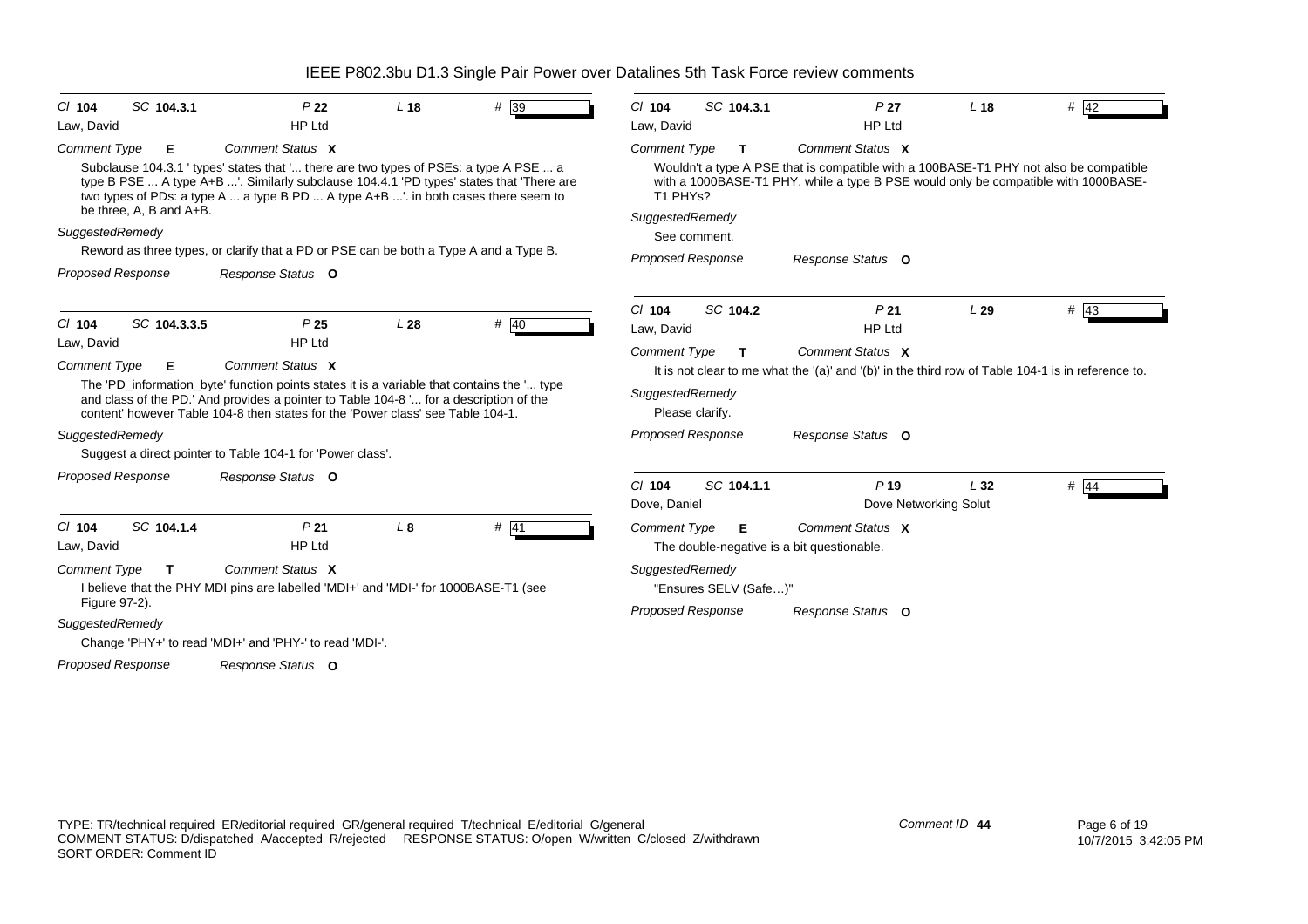| SC 104.1.1<br>$Cl$ 104<br>Dove, Daniel                    | P <sub>19</sub><br>Dove Networking Solut                                          | L32            | # $45$ | $Cl$ 104<br>SC 104.3.3.1<br>Gardner, Andrew                                    | P22<br><b>Linear Technology Cor</b>                                        | L33             | $#$ 49 |
|-----------------------------------------------------------|-----------------------------------------------------------------------------------|----------------|--------|--------------------------------------------------------------------------------|----------------------------------------------------------------------------|-----------------|--------|
| Comment Type<br>TR                                        | Comment Status X<br>Should there be a reference/citation to SELV?                 |                |        | <b>Comment Type</b><br>ER<br>Remove extra 'of' in first sentence of subclause. | Comment Status X                                                           |                 |        |
| SuggestedRemedy                                           | Reference IEC 62282-5-1, ed. 2.0 (2012-09)?                                       |                |        | SuggestedRemedy<br>See comment.                                                |                                                                            |                 |        |
| <b>Proposed Response</b>                                  | Response Status O                                                                 |                |        | Proposed Response                                                              | Response Status O                                                          |                 |        |
| SC 104.1.1<br>$Cl$ 104<br>Dove, Daniel                    | P <sub>19</sub><br>Dove Networking Solut                                          | L38            | # 46   | SC 104.3.3.3<br>$Cl$ 104<br>Gardner, Andrew                                    | $P$ 22-24<br>Linear Technology Cor                                         | $\overline{I}$  | # 50   |
| Comment Type<br><b>TR</b>                                 | Comment Status X<br>The term "largely unaffected" may draw concerns in WG ballot. |                |        | <b>Comment Type</b><br>ER.                                                     | Comment Status X<br>Arrange state machine variables in alphabetical order. |                 |        |
| SuggestedRemedy                                           | Can we state "will continue to meet BER and other performance requirements"?      |                |        | SuggestedRemedy<br>See comment.                                                |                                                                            |                 |        |
| Proposed Response                                         | Response Status O                                                                 |                |        | <b>Proposed Response</b>                                                       | Response Status O                                                          |                 |        |
| SC 104.1.4<br>$Cl$ 104<br>Dove, Daniel                    | P <sub>21</sub><br>Dove Networking Solut                                          | $L$ 4          | $#$ 47 | $Cl$ 104<br>SC 104.3.3.3<br>Gardner, Andrew                                    | P <sub>24</sub><br>Linear Technology Cor                                   | $L_3$           | # 51   |
| <b>Comment Type</b><br>TR<br>Inconsistent capitalization; | Comment Status X                                                                  |                |        | <b>Comment Type</b><br>ER<br>'ramp' should be 'ramp-up'                        | Comment Status X                                                           |                 |        |
| SuggestedRemedy                                           | Search and Replace "single-pair" with "Single-Pair", also S&R "Single-pair"       |                |        | SuggestedRemedy<br>See comment.                                                |                                                                            |                 |        |
| <b>Proposed Response</b>                                  | Response Status O                                                                 |                |        | Proposed Response                                                              | Response Status O                                                          |                 |        |
| SC 104.1.4<br>$Cl$ 104<br>Dove, Daniel                    | P <sub>21</sub><br>Dove Networking Solut                                          | L <sub>4</sub> | # $48$ | SC 104.3.3.4<br>$Cl$ 104<br>Gardner, Andrew                                    | P <sub>24</sub><br>Linear Technology Cor                                   | L <sub>51</sub> | # 52   |
| Comment Type<br>TR<br>Inconsistent capitalization;        | Comment Status X                                                                  |                |        | <b>Comment Type</b><br>ER<br>'a error' should be 'an error'                    | Comment Status X                                                           |                 |        |
| SuggestedRemedy                                           | Search and Replace "single-pair" with "Single-Pair", also S&R "Single-pair"       |                |        | SuggestedRemedy<br>See comment.                                                |                                                                            |                 |        |
| <b>Proposed Response</b>                                  | Response Status O                                                                 |                |        | Proposed Response                                                              | Response Status O                                                          |                 |        |

TYPE: TR/technical required ER/editorial required GR/general required T/technical E/editorial G/general COMMENT STATUS: D/dispatched A/accepted R/rejected RESPONSE STATUS: O/open W/written C/closed Z/withdrawn SORT ORDER: Comment ID *Comment ID* **52**

 Page 7 of 19 10/7/2015 3:42:05 PM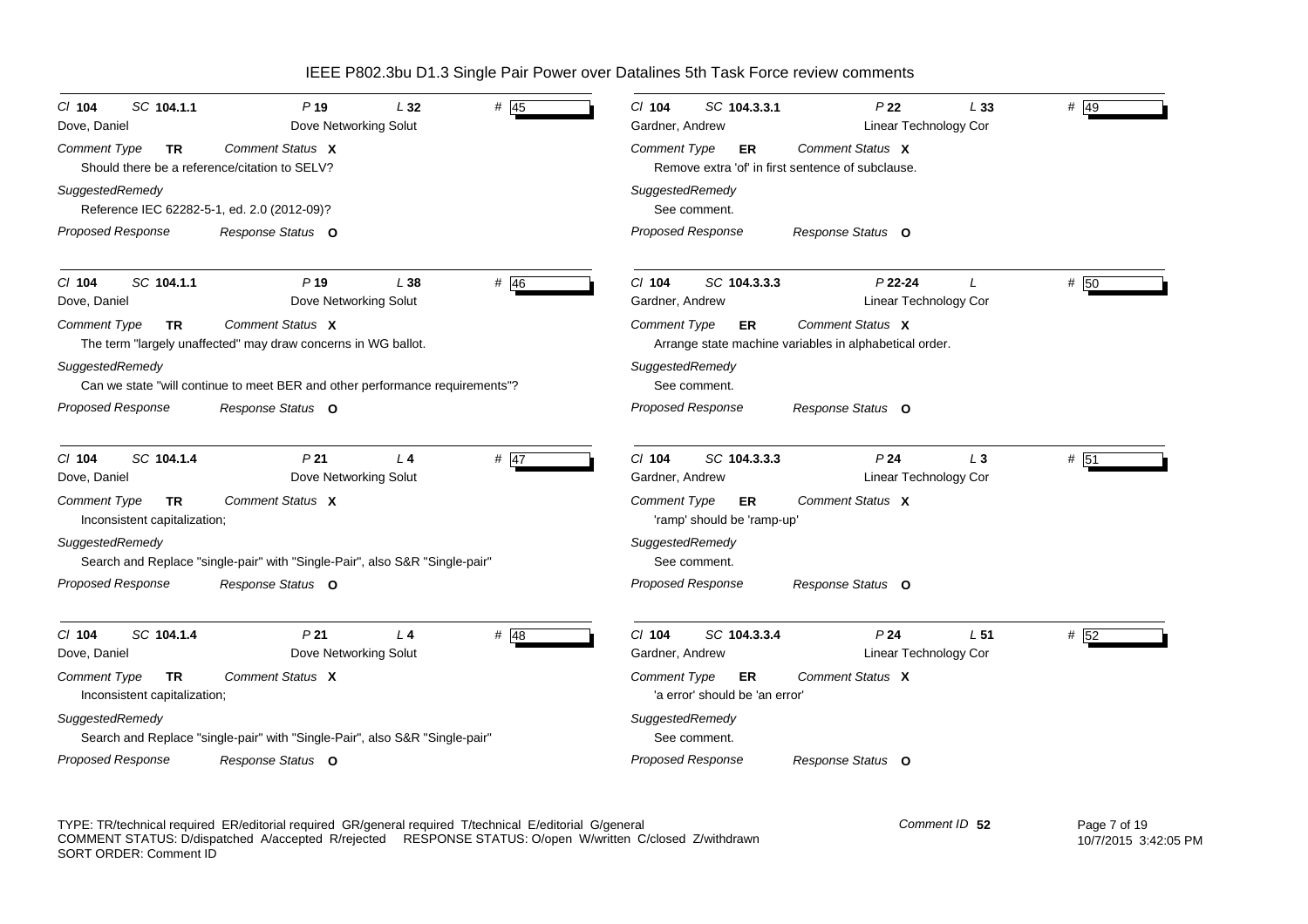| SC 104.3.3.5<br>$CI$ 104<br>Gardner, Andrew                                    | P <sub>25</sub><br><b>Linear Technology Cor</b> | L23             | # 53 | SC 104.1.4<br>$CI$ 104<br>Gardner, Andrew                             | P20<br>Linear Technology Cor             | L20             | # 57 |
|--------------------------------------------------------------------------------|-------------------------------------------------|-----------------|------|-----------------------------------------------------------------------|------------------------------------------|-----------------|------|
| <b>Comment Type</b><br>ER<br>do_classification.' should be 'do_classification' | Comment Status X                                |                 |      | <b>Comment Type</b><br>ER<br>Capitalize type in 'type A' and 'type B' | Comment Status X                         |                 |      |
| SuggestedRemedy<br>See comment.                                                |                                                 |                 |      | SuggestedRemedy<br>See comment.                                       |                                          |                 |      |
| Proposed Response                                                              | Response Status O                               |                 |      | Proposed Response                                                     | Response Status O                        |                 |      |
| SC 104.3.3.5<br>$Cl$ 104<br>Gardner, Andrew                                    | P <sub>25</sub><br>Linear Technology Cor        | L <sub>24</sub> | # 54 | $Cl$ 104<br>SC 104.3.2<br>Gardner, Andrew                             | P <sub>22</sub><br>Linear Technology Cor | L24             | # 58 |
| Comment Type<br>ER<br>Remove extra carriage return                             | Comment Status X                                |                 |      | Comment Type<br><b>ER</b><br>Cross reference 'Table 104-1.'           | Comment Status X                         |                 |      |
| SuggestedRemedy<br>See comment.                                                |                                                 |                 |      | SuggestedRemedy<br>See comment.                                       |                                          |                 |      |
| Proposed Response                                                              | Response Status O                               |                 |      | Proposed Response                                                     | Response Status O                        |                 |      |
| SC 104.3.3.5<br>C/ 104<br>Gardner, Andrew                                      | P <sub>25</sub><br><b>Linear Technology Cor</b> | L26             | # 55 | $Cl$ 104<br>SC 104.3.3<br>Gardner, Andrew                             | P <sub>22</sub><br>Linear Technology Cor | L29             | # 59 |
| Comment Type<br><b>ER</b><br>Remove extra carriage return                      | Comment Status X                                |                 |      | <b>Comment Type</b><br>ER.<br>Cross reference 'Figure 104-4.'         | Comment Status X                         |                 |      |
| SuggestedRemedy<br>See comment.                                                |                                                 |                 |      | SuggestedRemedy<br>See comment.                                       |                                          |                 |      |
| Proposed Response                                                              | Response Status O                               |                 |      | Proposed Response                                                     | Response Status O                        |                 |      |
| SC 104.3.3.5<br>$CI$ 104<br>Gardner, Andrew                                    | P <sub>25</sub><br>Linear Technology Cor        | L <sub>27</sub> | # 56 | $Cl$ 104<br>SC 104.3.3<br>Gardner, Andrew                             | P23<br>Linear Technology Cor             | L <sub>42</sub> | # 60 |
| <b>Comment Type</b><br>ER<br>Add tab before PD_information byte                | Comment Status X                                |                 |      | <b>Comment Type</b><br>ER<br>Cross reference '104.3.6.4.'             | Comment Status X                         |                 |      |
| SuggestedRemedy<br>See comment.                                                |                                                 |                 |      | SuggestedRemedy<br>See comment.                                       |                                          |                 |      |
| Proposed Response                                                              | Response Status O                               |                 |      | Proposed Response                                                     | Response Status O                        |                 |      |

TYPE: TR/technical required ER/editorial required GR/general required T/technical E/editorial G/general COMMENT STATUS: D/dispatched A/accepted R/rejected RESPONSE STATUS: O/open W/written C/closed Z/withdrawn SORT ORDER: Comment ID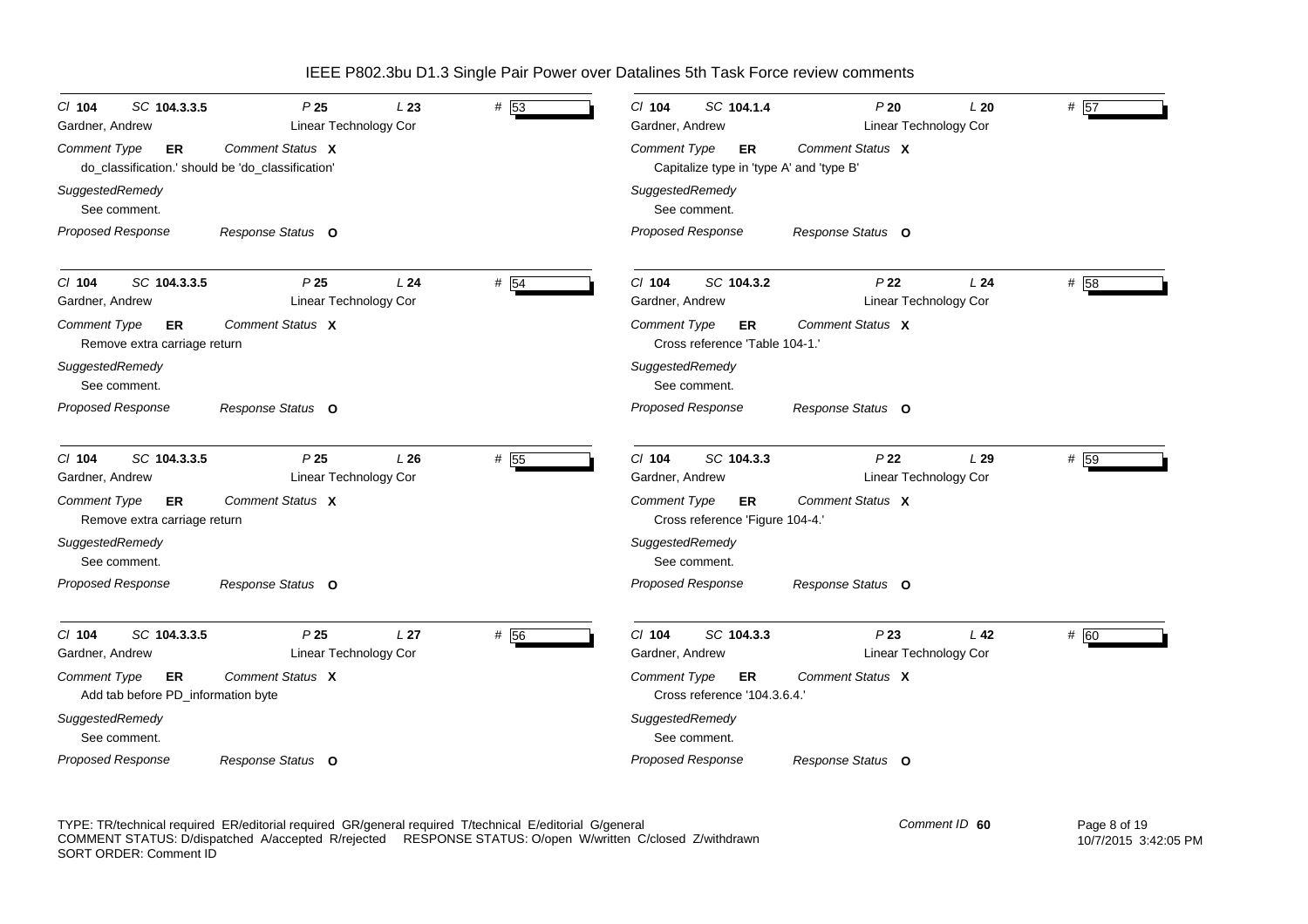| SC 104.3.3<br>$CI$ 104<br>Gardner, Andrew                              | P <sub>24</sub><br>Linear Technology Cor                                                                                                                                                                                                                                 | L20             | # 61 | SC 104.4.6.2<br>CI 104<br>Gardner, Andrew                                                                                                               | P37<br>Linear Technology Cor             | L31             | # 65 |
|------------------------------------------------------------------------|--------------------------------------------------------------------------------------------------------------------------------------------------------------------------------------------------------------------------------------------------------------------------|-----------------|------|---------------------------------------------------------------------------------------------------------------------------------------------------------|------------------------------------------|-----------------|------|
| <b>Comment Type</b><br>ER<br>Cross reference '104.3.6.4'               | Comment Status X                                                                                                                                                                                                                                                         |                 |      | Comment Type<br><b>TR</b><br>3.1V <vpi(pd)<3.5 104-6<="" be="" in="" should="" table="" th=""><th>Comment Status X</th><th></th><th></th></vpi(pd)<3.5> | Comment Status X                         |                 |      |
| SuggestedRemedy<br>See comment.                                        |                                                                                                                                                                                                                                                                          |                 |      | SuggestedRemedy<br>See comment.                                                                                                                         |                                          |                 |      |
| <b>Proposed Response</b>                                               | Response Status O                                                                                                                                                                                                                                                        |                 |      | <b>Proposed Response</b>                                                                                                                                | Response Status O                        |                 |      |
| $Cl$ 104<br>SC 104.3.3<br>Gardner, Andrew                              | P <sub>24</sub><br>Linear Technology Cor                                                                                                                                                                                                                                 | L <sub>37</sub> | # 62 | $Cl$ 104<br>SC 104.4.6.2<br>Gardner, Andrew                                                                                                             | P37<br>Linear Technology Cor             | L <sub>25</sub> | # 66 |
| <b>Comment Type</b><br>ER<br>Cross reference '104.3.6.4'               | Comment Status X                                                                                                                                                                                                                                                         |                 |      | Comment Type<br><b>TR</b><br>Max PD input current during inrush should be specified here.                                                               | Comment Status X                         |                 |      |
| SuggestedRemedy<br>See comment.                                        |                                                                                                                                                                                                                                                                          |                 |      | SuggestedRemedy<br>See gardner_3bu_x_1015 presentation.                                                                                                 |                                          |                 |      |
| <b>Proposed Response</b>                                               | Response Status O                                                                                                                                                                                                                                                        |                 |      | <b>Proposed Response</b>                                                                                                                                | Response Status O                        |                 |      |
| SC 104.4.3.1<br>$CI$ 104<br>Gardner, Andrew                            | P32<br>Linear Technology Cor                                                                                                                                                                                                                                             | $L$ 46          | # 63 | C/ 104A<br>SC 104A.1<br>Gardner, Andrew                                                                                                                 | P <sub>57</sub><br>Linear Technology Cor | L <sub>9</sub>  | # 67 |
| <b>Comment Type</b><br><b>ER</b><br>tpwr_delay' should be 'tpower_dly' | Comment Status X                                                                                                                                                                                                                                                         |                 |      | <b>Comment Type</b><br><b>TR</b><br>The informative annex as written is not applicable to the PoDL phantom power architecture.                          | Comment Status X                         |                 |      |
| SuggestedRemedy<br>See comment.                                        |                                                                                                                                                                                                                                                                          |                 |      | SuggestedRemedy<br>Either re-write or delete this annex.                                                                                                |                                          |                 |      |
| Proposed Response                                                      | Response Status O                                                                                                                                                                                                                                                        |                 |      | Proposed Response                                                                                                                                       | Response Status O                        |                 |      |
| SC 104.4.4<br>C/ 104<br>Gardner, Andrew                                | P35<br>Linear Technology Cor                                                                                                                                                                                                                                             | L20             | # 64 | $Cl$ 104<br>SC 104.4.6.5<br>Gardner, Andrew                                                                                                             | P38<br>Linear Technology Cor             | $L_1$           | # 68 |
| Comment Type<br>TR                                                     | Comment Status X<br>Table 104-4 Isignature limit, should be 'Vconnector <vsig_disable max'<="" td=""><td></td><td></td><td><b>Comment Type</b><br/>ER<br/>Equation 104-1 is truncated by the left margin.</td><td>Comment Status X</td><td></td><td></td></vsig_disable> |                 |      | <b>Comment Type</b><br>ER<br>Equation 104-1 is truncated by the left margin.                                                                            | Comment Status X                         |                 |      |
| SuggestedRemedy<br>See comment.                                        |                                                                                                                                                                                                                                                                          |                 |      | SuggestedRemedy<br>See comment.                                                                                                                         |                                          |                 |      |
| Proposed Response                                                      | Response Status O                                                                                                                                                                                                                                                        |                 |      | Proposed Response                                                                                                                                       | Response Status O                        |                 |      |

TYPE: TR/technical required ER/editorial required GR/general required T/technical E/editorial G/general COMMENT STATUS: D/dispatched A/accepted R/rejected RESPONSE STATUS: O/open W/written C/closed Z/withdrawn SORT ORDER: Comment ID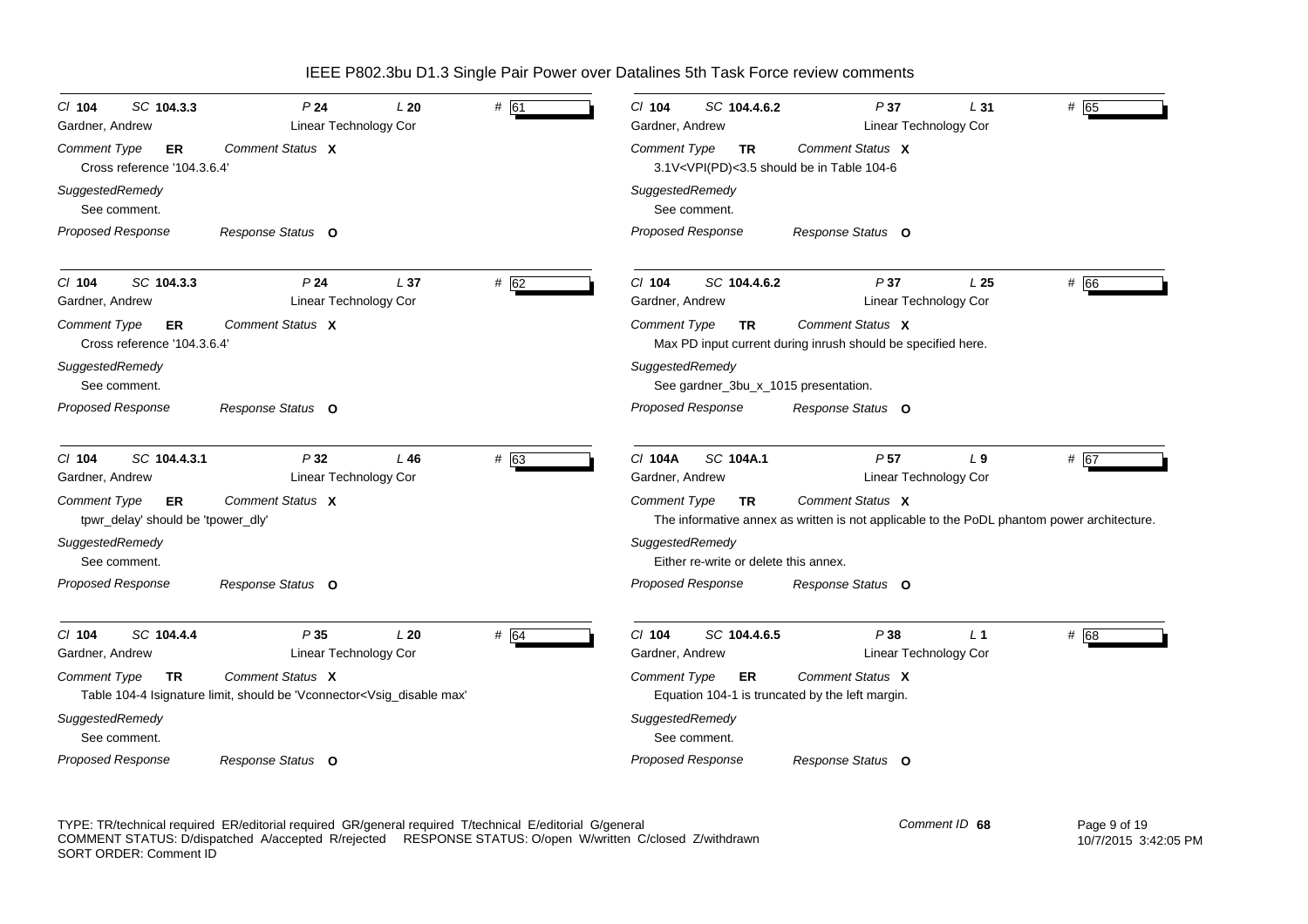| SC 104.4.6.5<br>$CI$ 104<br>Gardner, Andrew                                     | P38<br>Linear Technology Cor             | L <sub>14</sub> | # 69 | SC 104.3.6<br>$Cl$ 104<br>Gardner, Andrew                               | P28<br>Linear Technology Cor | L 53            | #73  |
|---------------------------------------------------------------------------------|------------------------------------------|-----------------|------|-------------------------------------------------------------------------|------------------------------|-----------------|------|
| <b>Comment Type</b><br>ER<br>See comment regarding relevence of 104A.1          | Comment Status X                         |                 |      | <b>Comment Type</b><br>ER.<br>n should be 'in'                          | Comment Status X             |                 |      |
| SuggestedRemedy<br>See comment.                                                 |                                          |                 |      | SuggestedRemedy<br>See comment.                                         |                              |                 |      |
| <b>Proposed Response</b>                                                        | Response Status O                        |                 |      | Proposed Response                                                       | Response Status O            |                 |      |
| SC 104.3.1<br>$CI$ 104<br>Gardner, Andrew                                       | P22<br>Linear Technology Cor             | L <sub>16</sub> | # 70 | $Cl$ 104<br>SC 104.3.6.6<br>Gardner, Andrew                             | P31<br>Linear Technology Cor | L29             | #74  |
| <b>Comment Type</b><br>$\mathbf{T}$<br>This subclause is redundant with 104.1.4 | Comment Status X                         |                 |      | Comment Type<br><b>ER</b><br>Table reference needs to be linked.        | Comment Status X             |                 |      |
| SuggestedRemedy<br>Delete 104.3.1                                               |                                          |                 |      | SuggestedRemedy<br>See comment.                                         |                              |                 |      |
| <b>Proposed Response</b>                                                        | Response Status O                        |                 |      | <b>Proposed Response</b>                                                | Response Status O            |                 |      |
| SC 104.3.4.1<br>C/ 104<br>Gardner, Andrew                                       | P <sub>27</sub><br>Linear Technology Cor | L32             | # 71 | $Cl$ 104<br>SC 104.3.6.8<br>Gardner, Andrew                             | P31<br>Linear Technology Cor | L <sub>47</sub> | # 75 |
| <b>Comment Type</b><br><b>ER</b><br>Both table references need to be linked.    | Comment Status X                         |                 |      | <b>Comment Type</b><br>ER.<br>See comment regarding relevence of 104A.1 | Comment Status X             |                 |      |
| SuggestedRemedy<br>See comment.                                                 |                                          |                 |      | SuggestedRemedy<br>If 104A.1 is removed, delete this subclause.         |                              |                 |      |
| Proposed Response                                                               | Response Status O                        |                 |      | Proposed Response                                                       | Response Status O            |                 |      |
| SC 104.3.6<br>$Cl$ 104<br>Gardner, Andrew                                       | P28<br>Linear Technology Cor             | L <sub>53</sub> | # 72 | $Cl$ 104<br>SC 104.3.6<br>Gardner, Andrew                               | P29<br>Linear Technology Cor | L <sub>14</sub> | # 76 |
| <b>Comment Type</b><br>ER<br>Table reference needs to be linked.                | Comment Status X                         |                 |      | <b>Comment Type</b><br>ER<br>Table reference needs to be linked.        | Comment Status X             |                 |      |
| SuggestedRemedy<br>See comment.                                                 |                                          |                 |      | SuggestedRemedy<br>See comment.                                         |                              |                 |      |
| <b>Proposed Response</b>                                                        | Response Status O                        |                 |      | <b>Proposed Response</b>                                                | Response Status O            |                 |      |

TYPE: TR/technical required ER/editorial required GR/general required T/technical E/editorial G/general COMMENT STATUS: D/dispatched A/accepted R/rejected RESPONSE STATUS: O/open W/written C/closed Z/withdrawn SORT ORDER: Comment ID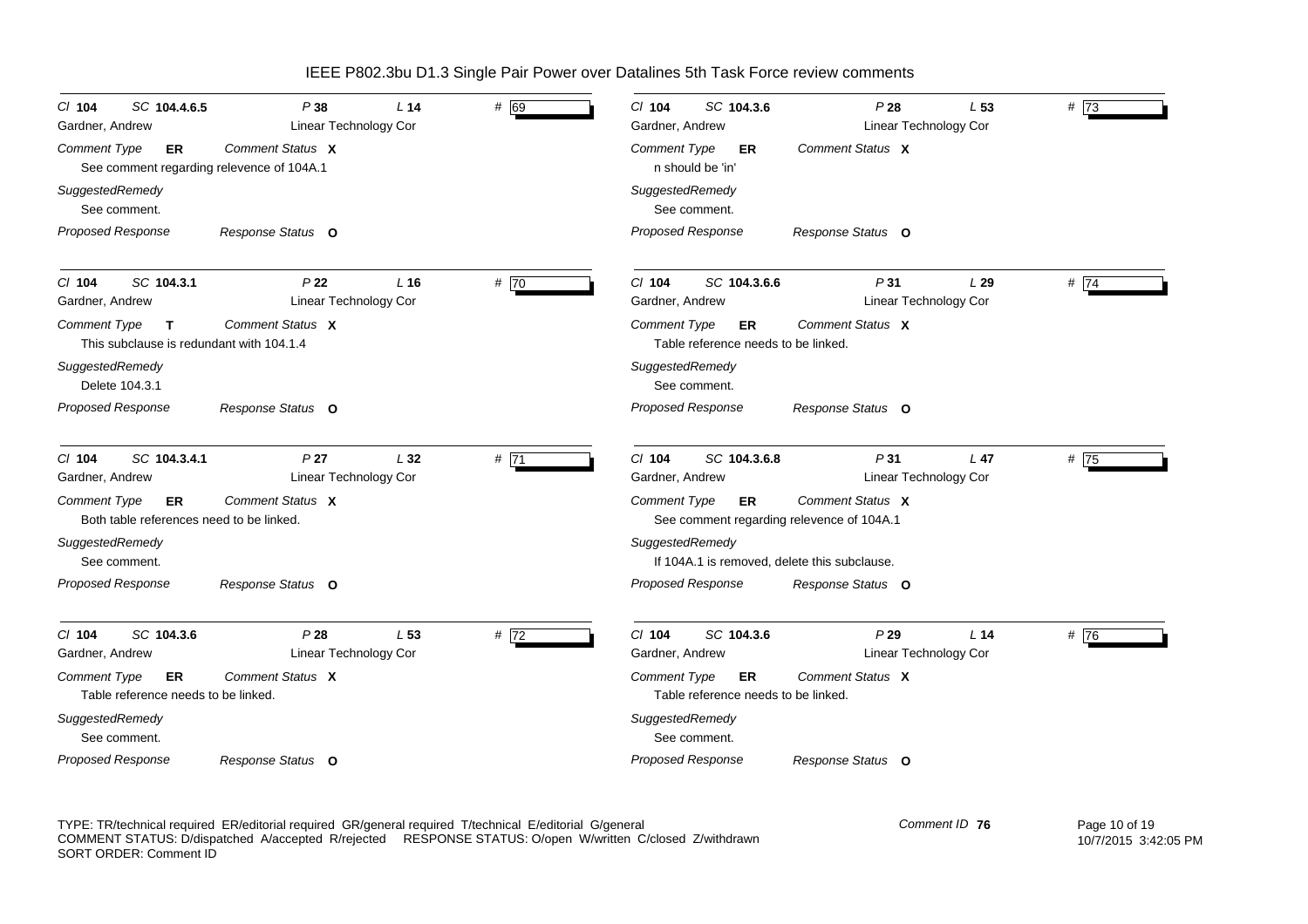| SC 104.3.6.4<br>$CI$ 104<br>Gardner, Andrew                                                                                                                                       | P29<br>Linear Technology Cor                                                                                | L <sub>52</sub> | # $\overline{77}$ | SC 104.3.6<br>$Cl$ 104<br>Gardner, Andrew                                                                                                                                | P30<br>Linear Technology Cor                                          | L <sub>25</sub> | # 81 |
|-----------------------------------------------------------------------------------------------------------------------------------------------------------------------------------|-------------------------------------------------------------------------------------------------------------|-----------------|-------------------|--------------------------------------------------------------------------------------------------------------------------------------------------------------------------|-----------------------------------------------------------------------|-----------------|------|
| <b>Comment Type</b><br><b>TR</b><br>regarding Ilim.<br>SuggestedRemedy                                                                                                            | Comment Status X<br>Subclause 104.3.6.4 is referenced by Ilim in Table 104-3 but there is not baseline text |                 |                   | <b>Comment Type</b><br><b>TR</b><br>Subclause 104.3.6.5.1 does not exist.<br>SuggestedRemedy<br>reference 104.3.6.2.1                                                    | Comment Status X                                                      |                 |      |
| See gardner_3bu_x_1015 presentation.<br>Proposed Response                                                                                                                         | Response Status O                                                                                           |                 |                   | <b>Proposed Response</b>                                                                                                                                                 | Response Status O                                                     |                 |      |
| SC 104.3.6<br>$Cl$ 104<br>Gardner, Andrew<br><b>Comment Type</b><br><b>TR</b><br>Should be 104.3.6.5 instead of 104.3.6.6                                                         | P30<br>Linear Technology Cor<br>Comment Status X                                                            | L7              | #78               | SC 104.1<br>$Cl$ 104<br>Gardner, Andrew<br><b>Comment Type</b><br>ER<br>Should be 'an' Ethernet physical                                                                 | $P$ 19<br>Linear Technology Cor<br>Comment Status X                   | $L_{9}$         | # 82 |
| SuggestedRemedy<br>See comment.<br><b>Proposed Response</b>                                                                                                                       | Response Status O                                                                                           |                 |                   | SuggestedRemedy<br>See comment.<br>Proposed Response                                                                                                                     | Response Status O                                                     |                 |      |
| $CI$ 104<br>SC 104.3.6<br>Gardner, Andrew<br><b>Comment Type</b><br><b>TR</b><br>Should be 104.3.6.6 instead of 104.3.6.7<br>SuggestedRemedy<br>See comment.<br>Proposed Response | P30<br>Linear Technology Cor<br>Comment Status X<br>Response Status O                                       | L <sub>9</sub>  | # 79              | SC 104.4.1<br>CI 104<br>Gardner, Andrew<br>Comment Type<br>Е<br>This subclause is redundant with 104.1.4<br>SuggestedRemedy<br>Delete 104.4.1<br>Proposed Response       | P32<br>Linear Technology Cor<br>Comment Status X<br>Response Status O | L23             | # 83 |
| SC 104.3.6<br>$Cl$ 104<br>Gardner, Andrew<br><b>Comment Type</b><br>TR<br>Should be 104.3.6.6 instead of 104.3.6.7<br>SuggestedRemedy<br>See comment.<br><b>Proposed Response</b> | P30<br>Linear Technology Cor<br>Comment Status X<br>Response Status O                                       | L <sub>13</sub> | # 80              | $Cl$ 104<br>SC 104.4.1<br>Gardner, Andrew<br><b>Comment Type</b><br>ER<br>There are 'three' types of PDs.<br>SuggestedRemedy<br>See comment.<br><b>Proposed Response</b> | P32<br>Linear Technology Cor<br>Comment Status X<br>Response Status O | L23             | # 84 |

TYPE: TR/technical required ER/editorial required GR/general required T/technical E/editorial G/general COMMENT STATUS: D/dispatched A/accepted R/rejected RESPONSE STATUS: O/open W/written C/closed Z/withdrawn SORT ORDER: Comment ID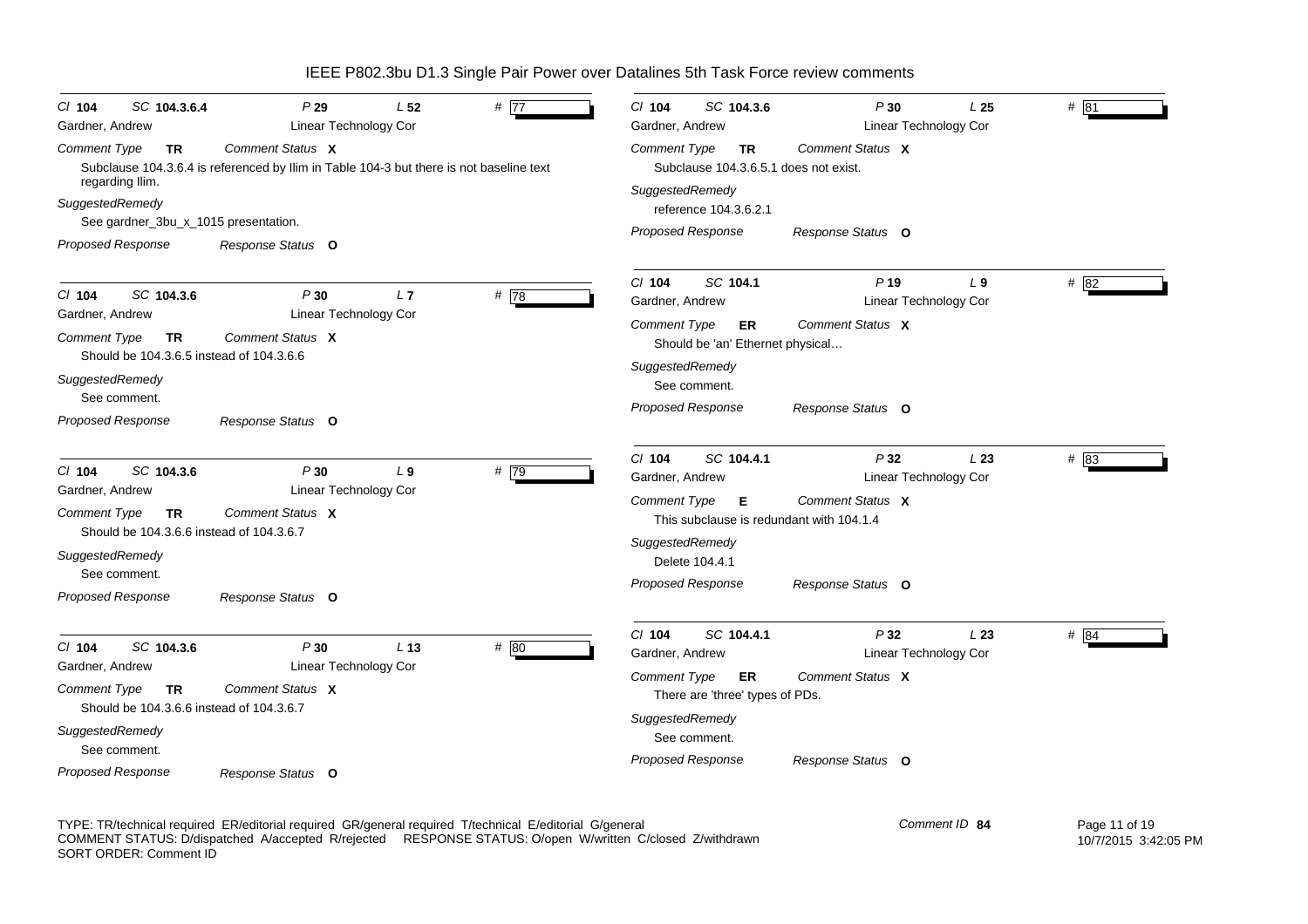| P33                                                                                                           | P28                                                                                                                                                     |
|---------------------------------------------------------------------------------------------------------------|---------------------------------------------------------------------------------------------------------------------------------------------------------|
| SC 104.4.3.3                                                                                                  | $Cl$ 104                                                                                                                                                |
| $#$ 85                                                                                                        | SC 104.3.4.3                                                                                                                                            |
| $Cl$ 104                                                                                                      | # 89                                                                                                                                                    |
| $L_6$                                                                                                         | L31                                                                                                                                                     |
| Linear Technology Cor                                                                                         | Gardner, Andrew                                                                                                                                         |
| Gardner, Andrew                                                                                               | <b>Linear Technology Cor</b>                                                                                                                            |
| Comment Status X                                                                                              | Comment Type                                                                                                                                            |
| Comment Type                                                                                                  | Comment Status X                                                                                                                                        |
| T                                                                                                             | $\mathbf{T}$                                                                                                                                            |
| The variable 'disconnect' could be confused with the 'DISCONNECT' state                                       | Cbad in Table 104-5 is TBD.                                                                                                                             |
| SuggestedRemedy                                                                                               | SuggestedRemedy                                                                                                                                         |
| Rename the variable as disconnect PD?                                                                         | Is Cbad required to fail detection. The tdet_timer should suffice. Consider removing Cbad.                                                              |
| <b>Proposed Response</b>                                                                                      | <b>Proposed Response</b>                                                                                                                                |
| Response Status O                                                                                             | Response Status O                                                                                                                                       |
| SC 104.4.3                                                                                                    | SC 104.3.6                                                                                                                                              |
| #86                                                                                                           | # 90                                                                                                                                                    |
| P34                                                                                                           | $Cl$ 104                                                                                                                                                |
| L <sub>16</sub>                                                                                               | P30                                                                                                                                                     |
| $CI$ 104                                                                                                      | L36                                                                                                                                                     |
| Linear Technology Cor                                                                                         | Linear Technology Cor                                                                                                                                   |
| Gardner, Andrew                                                                                               | Gardner, Andrew                                                                                                                                         |
| Comment Status X                                                                                              | Comment Status X                                                                                                                                        |
| <b>Comment Type</b>                                                                                           | <b>Comment Type</b>                                                                                                                                     |
| TR                                                                                                            | TR.                                                                                                                                                     |
| The variable 'present_mfvs' is not used in the PD state machine diagram Figure 104-6.                         | Reference should be to 104.3.6.2.                                                                                                                       |
| SuggestedRemedy                                                                                               | SuggestedRemedy                                                                                                                                         |
| Replace 'present_mps' with 'present_mfvs' in Figure 104-6.                                                    | See comment.                                                                                                                                            |
| <b>Proposed Response</b>                                                                                      | <b>Proposed Response</b>                                                                                                                                |
| Response Status O                                                                                             | Response Status O                                                                                                                                       |
| SC 104.4.3                                                                                                    | C/ 104                                                                                                                                                  |
| P34                                                                                                           | SC 104.3.3                                                                                                                                              |
| C/ 104                                                                                                        | P23                                                                                                                                                     |
| L36                                                                                                           | # 91                                                                                                                                                    |
| # 87                                                                                                          | L <sub>12</sub>                                                                                                                                         |
| Linear Technology Cor                                                                                         | Gardner, Andrew                                                                                                                                         |
| Gardner, Andrew                                                                                               | Linear Technology Cor                                                                                                                                   |
| Comment Status X                                                                                              | Comment Status X                                                                                                                                        |
| <b>Comment Type</b>                                                                                           | Comment Type                                                                                                                                            |
| TR.                                                                                                           | TR.                                                                                                                                                     |
| The function 'do_sccp' is not defined.                                                                        | fault_detected variable definition needs to be expanded to support faults during sleep.                                                                 |
| SuggestedRemedy                                                                                               | SuggestedRemedy                                                                                                                                         |
| Add defnition for 'do_sccp.'                                                                                  | Add 'or if the PSE is in a current limiting mode for at least TCUT.'                                                                                    |
| Proposed Response                                                                                             | Proposed Response                                                                                                                                       |
| Response Status O                                                                                             | Response Status O                                                                                                                                       |
| SC 104.4.4                                                                                                    | $Cl$ 104                                                                                                                                                |
| # 88                                                                                                          | SC 104.3.3                                                                                                                                              |
| $CI$ 104                                                                                                      | P26                                                                                                                                                     |
| P35                                                                                                           | $L$ 10                                                                                                                                                  |
| L36                                                                                                           | # 92                                                                                                                                                    |
| <b>Linear Technology Cor</b>                                                                                  | Gardner, Andrew                                                                                                                                         |
| Gardner, Andrew                                                                                               | Linear Technology Cor                                                                                                                                   |
| Comment Status X<br><b>Comment Type</b><br>TR<br>Cbad in Table 104-5 is TBD.                                  | Comment Status X<br><b>Comment Type</b><br>TR.<br>The potential exists for the PSE to source VSLEEP into a short indefinitely during the IDLE<br>state. |
| SuggestedRemedy<br>Is Cbad required to fail detection. The tdet_timer should suffice. Consider removing Cbad. | SuggestedRemedy                                                                                                                                         |
| <b>Proposed Response</b><br>Response Status O                                                                 | Add fault_detected arc out of the PSE IDLE state.<br><b>Proposed Response</b><br>Response Status O                                                      |

TYPE: TR/technical required ER/editorial required GR/general required T/technical E/editorial G/general COMMENT STATUS: D/dispatched A/accepted R/rejected RESPONSE STATUS: O/open W/written C/closed Z/withdrawn SORT ORDER: Comment ID  Page 12 of 19 10/7/2015 3:42:05 PM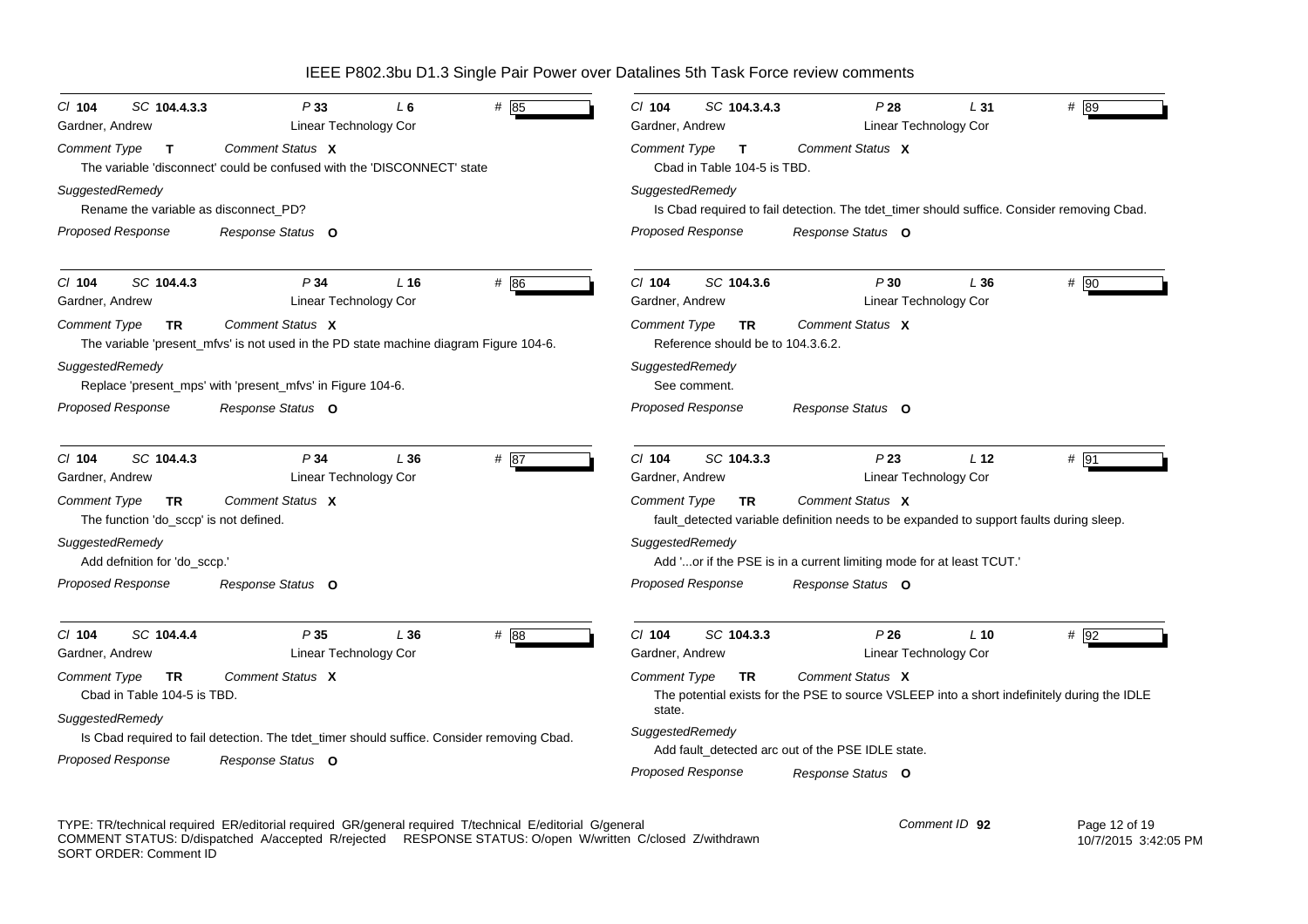| SC 104.3.6.5<br>$CI$ 104<br>Gardner, Andrew                                                           | P31<br>L <sub>21</sub><br><b>Linear Technology Cor</b>                                 | # 93 | CI 104<br>SC 104.6.3<br>Gardner, Andrew                       | $P$ 41                                                                                                                                                   | L <sub>3</sub><br>Linear Technology Cor | # $\overline{97}$ |
|-------------------------------------------------------------------------------------------------------|----------------------------------------------------------------------------------------|------|---------------------------------------------------------------|----------------------------------------------------------------------------------------------------------------------------------------------------------|-----------------------------------------|-------------------|
| Comment Type<br>TR                                                                                    | Comment Status X<br>The tinrush timer and tpon timer seem to be redundant.             |      | Comment Type<br>ER.<br>'communication protocol' is redundant. | Comment Status X                                                                                                                                         |                                         |                   |
| SuggestedRemedy<br>See gardner_3bu_x_1015 presentation.                                               |                                                                                        |      | SuggestedRemedy<br>'SCCP uses the"                            |                                                                                                                                                          |                                         |                   |
| Proposed Response                                                                                     | Response Status O                                                                      |      | <b>Proposed Response</b>                                      | Response Status O                                                                                                                                        |                                         |                   |
| SC 104.5.1<br>$CI$ 104<br>Gardner, Andrew                                                             | P38<br>L35<br><b>Linear Technology Cor</b>                                             | # 94 | CI 104<br>SC 104.6.3.4<br>Gardner, Andrew                     | $P$ 43                                                                                                                                                   | L <sub>1</sub><br>Linear Technology Cor | # 98              |
| <b>Comment Type</b><br><b>TR</b><br>Need to resolve use of must in this subclause.<br>SuggestedRemedy | Comment Status X                                                                       |      | <b>Comment Type</b><br><b>TR</b>                              | Comment Status X<br>The timing parameters as defined for SCCP are not consistent with the detection current<br>and PSE output and PD input capacitances. |                                         |                   |
| <b>Proposed Response</b>                                                                              | Define a level of DC isolation (Volts and ohms?) and use 'shall.'<br>Response Status O |      | SuggestedRemedy<br>standard.                                  | re-work timing to be consistent with PoDL system paramters or remove SCCP from the                                                                       |                                         |                   |
| SC 104.5.3                                                                                            |                                                                                        |      | <b>Proposed Response</b>                                      | Response Status O                                                                                                                                        |                                         |                   |
| $CI$ 104<br>Gardner, Andrew                                                                           | P38<br>L38<br>Linear Technology Cor                                                    | # 95 | SC 104.6.4.4<br>CI 104                                        | $P$ 47                                                                                                                                                   | L <sub>13</sub>                         | # 99              |
| <b>Comment Type</b><br><b>TR</b>                                                                      | Comment Status X                                                                       |      | Gardner, Andrew                                               |                                                                                                                                                          | Linear Technology Cor                   |                   |
| SuggestedRemedy                                                                                       | Need to add DC isolated PHY transmitter test fixtures to Clause 104.                   |      | Comment Type<br>TR<br>SCCP function commands are TBD.         | Comment Status X                                                                                                                                         |                                         |                   |
| See comment.<br>Proposed Response                                                                     | Response Status O                                                                      |      | SuggestedRemedy                                               |                                                                                                                                                          |                                         |                   |
|                                                                                                       |                                                                                        |      | identification.                                               | Add a function commands that allow the PSE to readback PD status and perform mutual                                                                      |                                         |                   |
| SC 104.6<br>$Cl$ 104<br>Gardner, Andrew                                                               | P39<br>L36<br>Linear Technology Cor                                                    | # 96 | <b>Proposed Response</b>                                      | Response Status O                                                                                                                                        |                                         |                   |
| <b>Comment Type</b><br>Е                                                                              | Comment Status X<br>First sentence, use serial communication instead of SCCP.          |      |                                                               |                                                                                                                                                          |                                         |                   |
| SuggestedRemedy<br>See comment.                                                                       |                                                                                        |      |                                                               |                                                                                                                                                          |                                         |                   |
| <b>Proposed Response</b>                                                                              | Response Status O                                                                      |      |                                                               |                                                                                                                                                          |                                         |                   |

TYPE: TR/technical required ER/editorial required GR/general required T/technical E/editorial G/general COMMENT STATUS: D/dispatched A/accepted R/rejected RESPONSE STATUS: O/open W/written C/closed Z/withdrawn SORT ORDER: Comment ID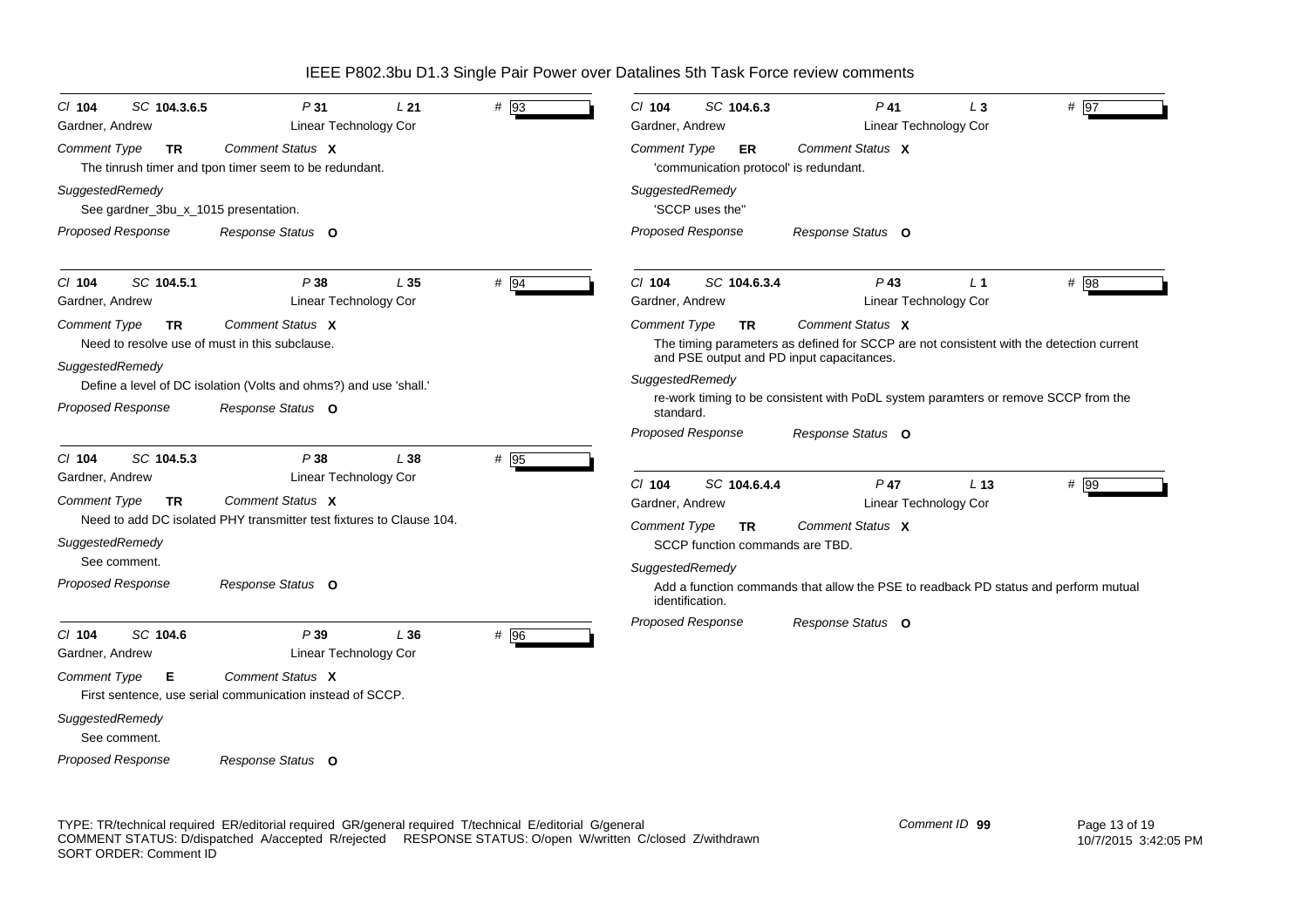| SC 104.3.4.1<br>$CI$ 104                                           | P28                          | L7              | # 100 | $Cl$ 104.3<br>SC table 104-3<br>P23<br>L <sub>16</sub>                                                                                                                                                                                                        | # 103   |
|--------------------------------------------------------------------|------------------------------|-----------------|-------|---------------------------------------------------------------------------------------------------------------------------------------------------------------------------------------------------------------------------------------------------------------|---------|
| Gardner, Andrew                                                    | Linear Technology Cor        |                 |       | Matola, Larry<br>Delphi                                                                                                                                                                                                                                       |         |
| <b>Comment Type</b><br><b>TR</b><br>The max value for Tdet is TBD. | Comment Status X             |                 |       | <b>Comment Type</b><br>Comment Status X<br><b>TR</b><br>clause may be wrong as I am commenting early (draft 1.2) due to vacation unable to wait                                                                                                               |         |
| SuggestedRemedy<br>See gardner_3bu_x_1015 presentation.            |                              |                 |       | for draft 1.3<br>sleep voltage left on from PSE to bias PD typically in Autoomotive applications hot plug is<br>not doen with live voltage. Open circuit voltage can also lead to service accidents (stray                                                    |         |
| <b>Proposed Response</b>                                           | Response Status O            |                 |       | screwdriver) and potential galvanic corrosion (unprotected open connector exposed to<br>moisture)                                                                                                                                                             |         |
|                                                                    |                              |                 |       | SuggestedRemedy                                                                                                                                                                                                                                               |         |
| SC 104.4.6<br>$CI$ 104<br>Gardner, Andrew                          | P36<br>Linear Technology Cor | L50             | # 101 | suggest adding timer to turn off sleep bias if relativly low resistance is detected as falult<br>mode (short circuit up to some small resistance TBD) to help prevent condition listed                                                                        |         |
| <b>Comment Type</b><br><b>TR</b><br>Cin.detect is TBD.             | Comment Status X             |                 |       | <b>Proposed Response</b><br>Response Status O                                                                                                                                                                                                                 |         |
| SuggestedRemedy                                                    |                              |                 |       | SC 104.4.3.1<br>P26<br>L <sub>27</sub><br>$Cl$ 104                                                                                                                                                                                                            | # $104$ |
| See gardner_3bu_x_1015 presentation.                               |                              |                 |       | Matola, Larry<br>Delphi                                                                                                                                                                                                                                       |         |
| <b>Proposed Response</b>                                           | Response Status O            |                 |       | Comment Status X<br><b>Comment Type</b><br>TR.                                                                                                                                                                                                                |         |
|                                                                    |                              |                 |       | clause and page may be wrong due to comment against draft 1.2 will be out of office<br>during 1.3 voting period                                                                                                                                               |         |
| SC 104.4.6<br>$Cl$ 104<br>Gardner, Andrew                          | P36<br>Linear Technology Cor | L <sub>53</sub> | # 102 | requirement for PoDL poer to be isolated from chassis (isolated to data lines) may be<br>problematic if adding Ethernet to existing design. Typical Auto design standards allow DC<br>groud to chassis (most times encourage local grounding for EMC reasons) |         |
| Comment Type<br><b>TR</b>                                          | Comment Status X             |                 |       | SuggestedRemedy                                                                                                                                                                                                                                               |         |
| tpwr_dly is TBD                                                    |                              |                 |       | suggest putting DC isolation as prt of optional or reference design at PD or PSE (whichever                                                                                                                                                                   |         |
| SuggestedRemedy<br>See gardner_3bu_x_1015 presentation.            |                              |                 |       | is more cost effective) so potential circuitry does not have to be redesigned or revalidated.<br>If isolation was added PSE or PD ethernet circuit existing module circuitry would not need<br>to be revised.                                                 |         |
| <b>Proposed Response</b>                                           | Response Status O            |                 |       | <b>Proposed Response</b><br>Response Status O                                                                                                                                                                                                                 |         |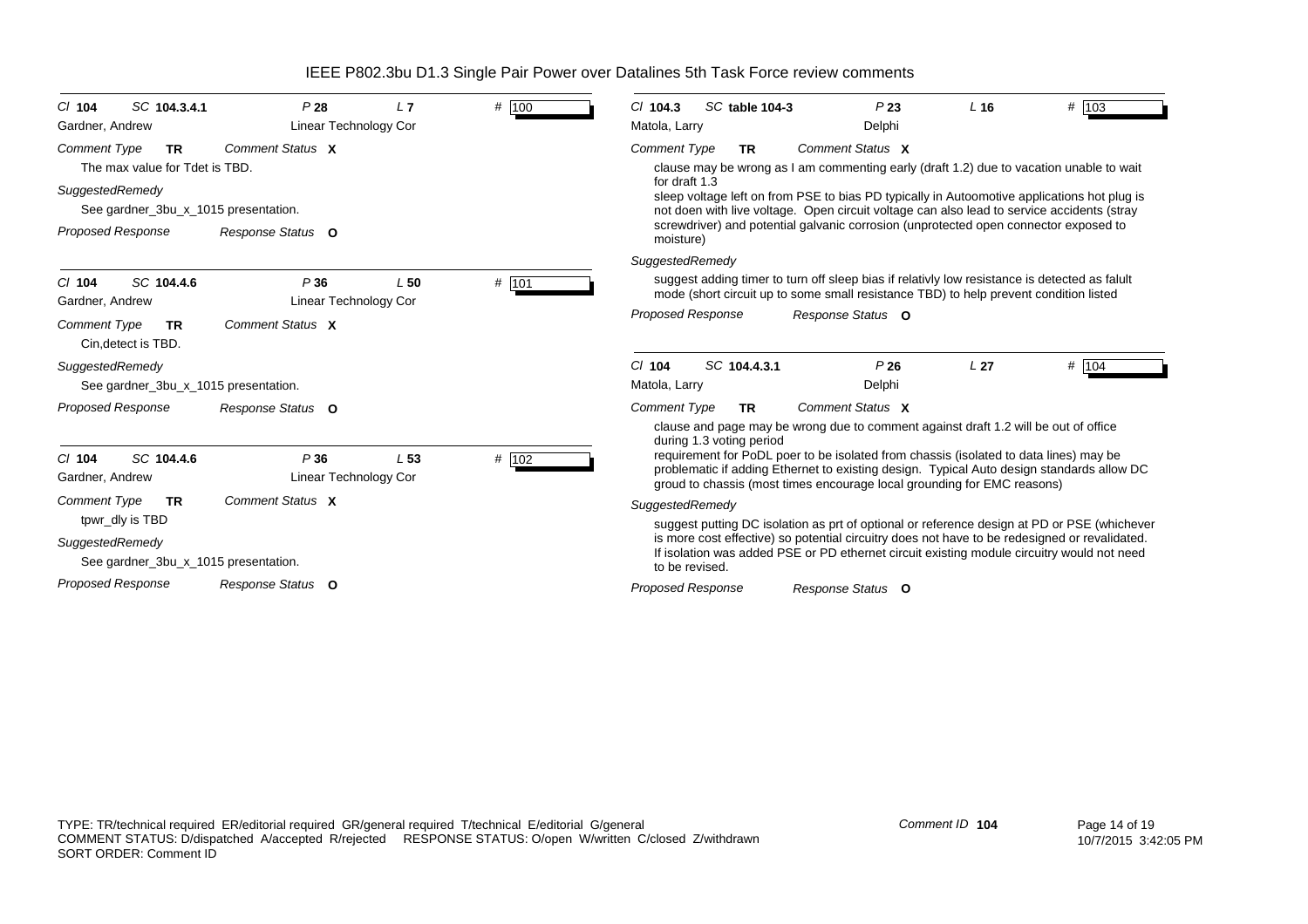| # 106<br>SC 104.3.1<br>P <sub>22</sub><br>L <sub>19</sub><br>$CI$ 104<br>Wienckowski, Natalie<br><b>General Motors</b>                                                                                                                                                                                                                                                                                                                                                                                                        | $Cl$ 104<br>SC 104.3.6<br>P28<br>L <sub>53</sub><br># 109<br>Wienckowski, Natalie<br><b>General Motors</b>                                                                                                                                                                                                                                          |
|-------------------------------------------------------------------------------------------------------------------------------------------------------------------------------------------------------------------------------------------------------------------------------------------------------------------------------------------------------------------------------------------------------------------------------------------------------------------------------------------------------------------------------|-----------------------------------------------------------------------------------------------------------------------------------------------------------------------------------------------------------------------------------------------------------------------------------------------------------------------------------------------------|
| Comment Status X<br><b>Comment Type</b><br>Е<br>The text does not use consistent wording.                                                                                                                                                                                                                                                                                                                                                                                                                                     | Comment Status X<br>Comment Type<br>Е<br>typo                                                                                                                                                                                                                                                                                                       |
| SuggestedRemedy<br>Change: A type A+B PSE is compatible with both 100BASET1 Ethernet and 1000BASE-<br>T1 PHYs.<br>To: A type A+B PSE is compatible with both 100BASET1 PHYs and 1000BASE-T1 PHYs.<br><b>Proposed Response</b><br>Response Status O                                                                                                                                                                                                                                                                            | SuggestedRemedy<br>Change: "When the PSE provides power to the PSE PI, it shall conform to the electrical<br>limits n Table 104-3."<br>To: "When the PSE provides power to the PSE PI, it shall conform to the electrical limits in<br>Table 104-3.'<br><b>Proposed Response</b><br>Response Status O                                               |
| $Cl$ 104<br>SC 104.3.3.1<br>P <sub>22</sub><br>L33<br># 107<br><b>General Motors</b><br>Wienckowski, Natalie<br>Comment Type<br>Comment Status X<br>- E<br>Unintended duplicate word.<br>SuggestedRemedy<br>Change: "Prior to application of of normal operating voltage at the PI, the PSE performs<br>detection in order to verify that a valid PD is present."<br>To: "Prior to application of the normal operating voltage at the PI, the PSE performs                                                                    | # 110<br>$Cl$ 104<br>SC 104.4.3.3<br>P33<br>L29<br><b>General Motors</b><br>Wienckowski, Natalie<br>Comment Status X<br>Comment Type <b>E</b><br>There is a space after "PD" before the "." as the "." is on the next line.<br>SuggestedRemedy<br>Remove extra space at end of sentence before "."<br><b>Proposed Response</b><br>Response Status O |
| detection in order to verify<br>that a valid PD is present."<br><b>Proposed Response</b><br>Response Status O                                                                                                                                                                                                                                                                                                                                                                                                                 | SC 104.4.6.5<br>P38<br>$#$ 111<br>$Cl$ 104<br>L <sub>1</sub><br><b>General Motors</b><br>Wienckowski, Natalie                                                                                                                                                                                                                                       |
| SC 104.3.3.4<br>P <sub>24</sub><br>$CI$ 104<br>L <sub>51</sub><br># 108<br><b>General Motors</b><br>Wienckowski, Natalie<br>Comment Type<br>Comment Status X<br>Е<br>Incorrect use of "a" instead of "an".<br>SuggestedRemedy<br>Change: "A timer used to regulate a subsequent attempt to power a PD after a error<br>condition that causes a fault."<br>To: "A timer used to regulate a subsequent attempt to power a PD after an error condition<br>that causes a fault."<br><b>Proposed Response</b><br>Response Status O | <b>Comment Type</b><br>Comment Status X<br>Е<br>There seems to be some kind of formatting issue or pdf conversion issue. The start of<br>Pport_PD is missing.<br>SuggestedRemedy<br>Correct formatting issue.<br><b>Proposed Response</b><br>Response Status O                                                                                      |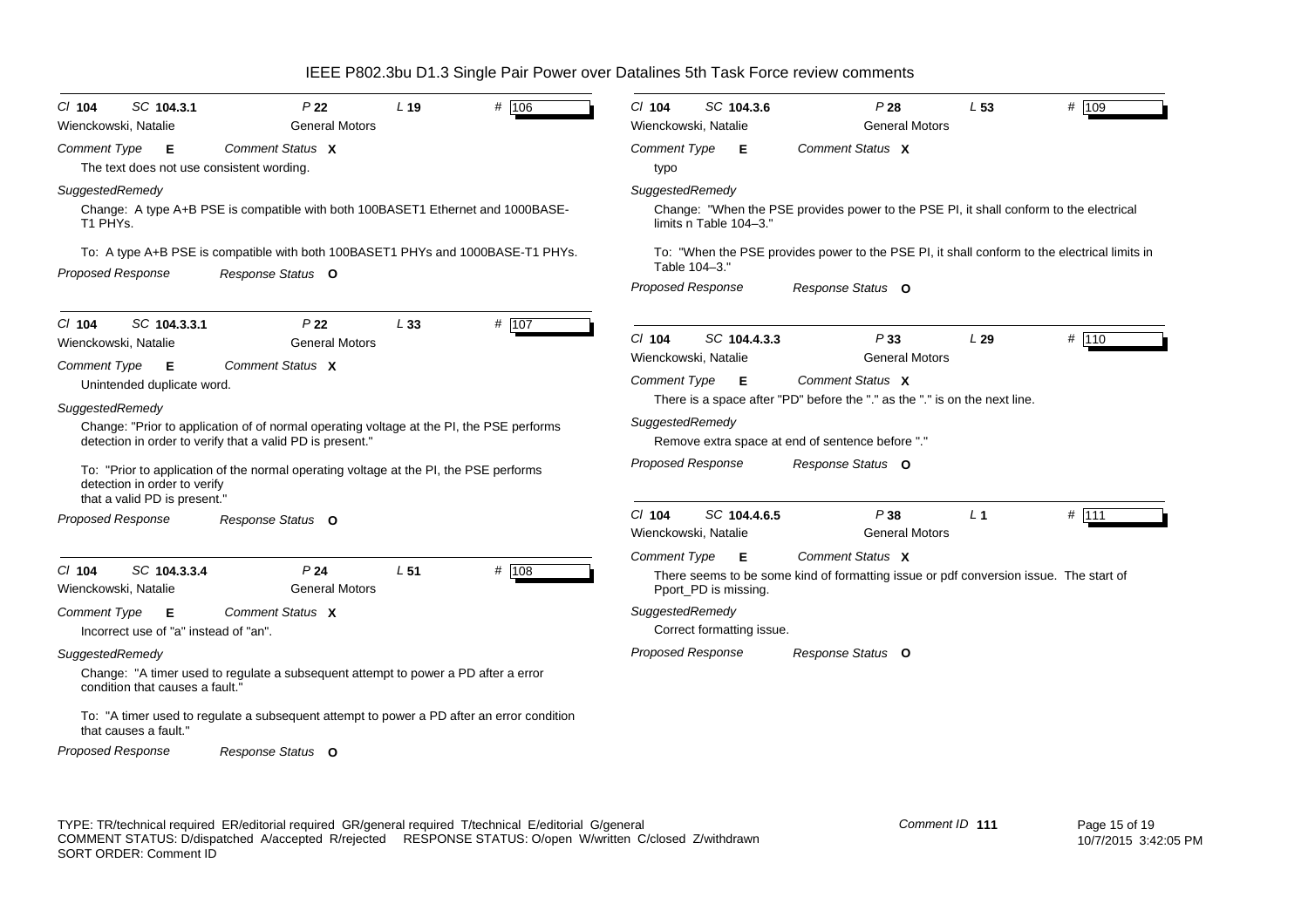| SC 104.2<br>$CI$ 104<br>Wienckowski, Natalie                                                                         | P <sub>21</sub><br><b>General Motors</b>                                                                                                                                                                                                                                                           | L29             | # 112 | CI 104<br>SC 104.3.3.3<br>Gardner, Andrew                                                                                                 | P <sub>24</sub><br>Linear Technology                                                                                                                                                                     | L34             | # 115 |
|----------------------------------------------------------------------------------------------------------------------|----------------------------------------------------------------------------------------------------------------------------------------------------------------------------------------------------------------------------------------------------------------------------------------------------|-----------------|-------|-------------------------------------------------------------------------------------------------------------------------------------------|----------------------------------------------------------------------------------------------------------------------------------------------------------------------------------------------------------|-----------------|-------|
| Comment Type<br>T<br>confused with the types.<br>SuggestedRemedy<br>See options in Comment.                          | Comment Status X<br>Table 104-1: Do the "(a)" and "(b)" refer to the "A" and "B" system types defined in<br>104.1.4? If they do change "(a)" to "A" and "(b)" to "B" in the column headings. If they do<br>not, change "(a)" to "(i)" and "(b)" to "(ii)" or some other designation that cannot be |                 |       | Comment Type<br>TR<br>SuggestedRemedy<br>Delete this variable definition.<br><b>Proposed Response</b>                                     | Comment Status X<br>wakeup_detected is not used by the PSE state machine.<br>Response Status O                                                                                                           |                 |       |
| <b>Proposed Response</b>                                                                                             | Response Status O                                                                                                                                                                                                                                                                                  |                 |       | $Cl$ 104<br>SC 104.3.6<br>Gardner, Andrew                                                                                                 | P29<br>Linear Technology                                                                                                                                                                                 | L46             | # 116 |
| SC 104.4.6<br>$CI$ 104<br>Wienckowski, Natalie<br><b>Comment Type</b><br>$\mathbf{T}$<br>What kind of Unit is "App"? | P36<br><b>General Motors</b><br>Comment Status X<br>Is this supposed to represent "Amps peak-peak"?                                                                                                                                                                                                | L <sub>13</sub> | # 113 | <b>Comment Type</b><br>TR.<br>The range of lcut is too wide.<br>SuggestedRemedy<br>See gardner_3bu_x_1015.pdf<br><b>Proposed Response</b> | Comment Status X<br>Response Status O                                                                                                                                                                    |                 |       |
| SuggestedRemedy<br><b>Proposed Response</b>                                                                          | Change to Ap-p, where "p-p" is a subscript.<br>Response Status O                                                                                                                                                                                                                                   |                 |       | $Cl$ 104<br>SC 104.2<br>Dove, Daniel<br><b>Comment Type</b><br><b>TR</b>                                                                  | P <sub>21</sub><br>Dove Networking Solut<br>Comment Status X<br>I have a concern about putting Link Segment first as it calls for the various system classes                                             | L21             | # 132 |
| SC 104.3.6.6<br>$CI$ 104<br>Gardner, Andrew<br><b>Comment Type</b><br>TR.<br>SuggestedRemedy                         | P31<br><b>Linear Technology</b><br>Comment Status X<br>Tinrush and Tpon appear to be overlapping timers. In the PSE state machine, Tpon is used<br>to limit the power-up timer, but subclause 104.3.6.6 refers to Tinrush instead.                                                                 | L23             | # 114 | SuggestedRemedy<br>Move it behind the system class info.<br><b>Proposed Response</b><br>$CI$ 104<br>SC 104.3                              | to define critical parameters, but you have not defined the system classes yet.<br>Response Status O<br>P <sub>22</sub>                                                                                  | L <sub>15</sub> | # 133 |
| <b>Proposed Response</b>                                                                                             | Rename Tpon Tinrush in the state machine, and delete the Tpon timer definition.<br>Response Status O                                                                                                                                                                                               |                 |       | Dove, Daniel<br><b>Comment Type</b><br><b>TR</b><br>SuggestedRemedy<br>Proposed Response                                                  | Dove Networking Solut<br>Comment Status X<br>"no longer required" does not prevent application of power/voltage to the PD<br>replace "no longer required" with "not to be applied".<br>Response Status O |                 |       |

TYPE: TR/technical required ER/editorial required GR/general required T/technical E/editorial G/general COMMENT STATUS: D/dispatched A/accepted R/rejected RESPONSE STATUS: O/open W/written C/closed Z/withdrawn SORT ORDER: Comment ID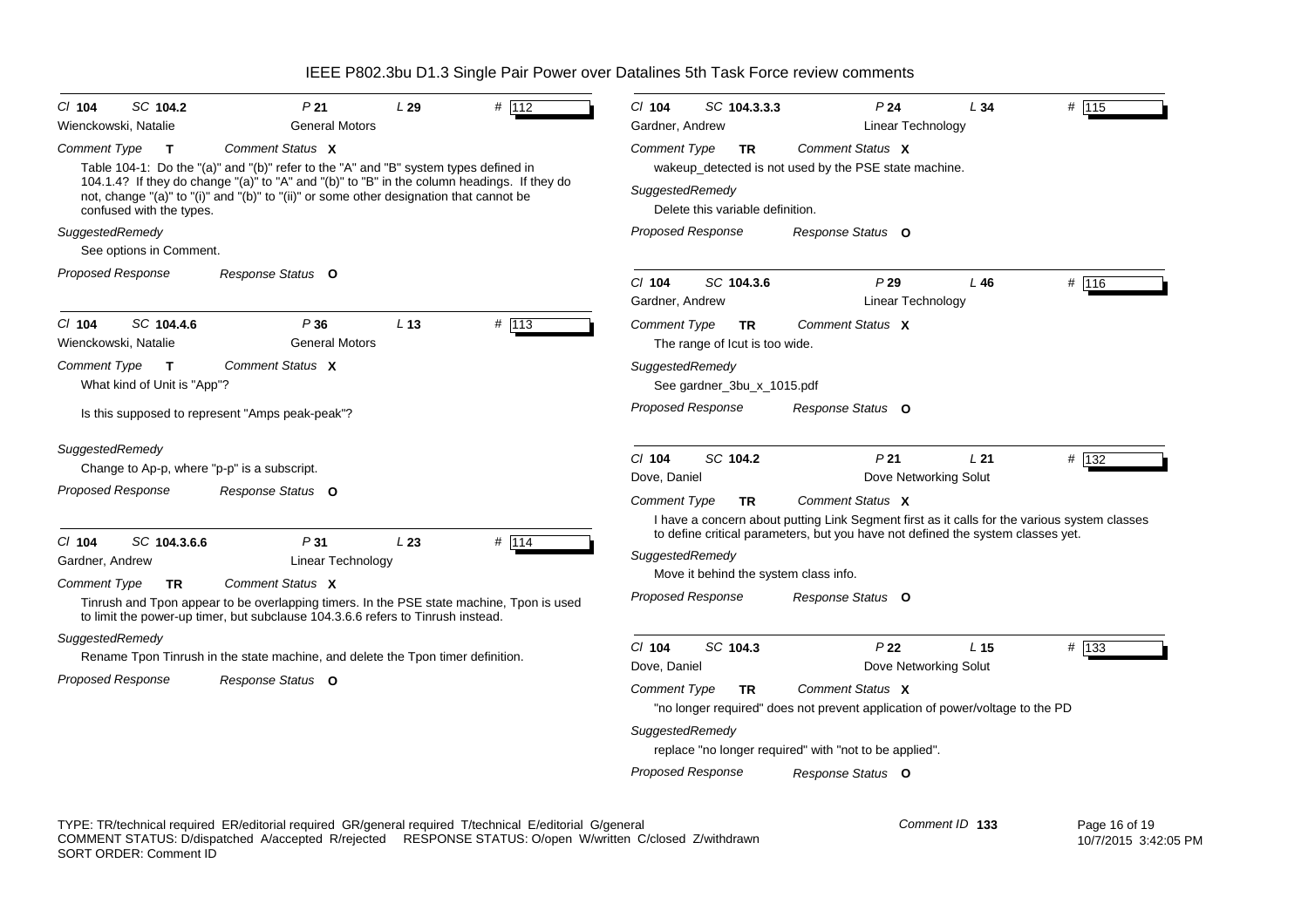| SC 104.3<br>$CI$ 104<br>Dove, Daniel                                                 | P <sub>22</sub><br>Dove Networking Solut                                                                  | L <sub>19</sub> | # 134 | SC 104.3.3.4<br>$CI$ 104<br>Dove, Daniel                                     | P <sub>25</sub>                                                                                                 | $L_6$<br>Dove Networking Solut          | $#$ 137 |
|--------------------------------------------------------------------------------------|-----------------------------------------------------------------------------------------------------------|-----------------|-------|------------------------------------------------------------------------------|-----------------------------------------------------------------------------------------------------------------|-----------------------------------------|---------|
| <b>Comment Type</b><br><b>TR</b><br>the spec directs electrical and logical behavior | Comment Status X                                                                                          |                 |       | <b>Comment Type</b><br>ER                                                    | Comment Status X<br>A timer limits the time allowed for an operation to occur                                   |                                         |         |
| SuggestedRemedy<br>replace "electrical" with "electrical and logical"                |                                                                                                           |                 |       | SuggestedRemedy<br>replace "time for" with "time allowed for"                |                                                                                                                 |                                         |         |
| <b>Proposed Response</b>                                                             | Response Status O                                                                                         |                 |       | Proposed Response                                                            | Response Status O                                                                                               |                                         |         |
| SC 104.3.3.3<br>$CI$ 104<br>Dove, Daniel                                             | P23<br>Dove Networking Solut                                                                              | L <sub>24</sub> | # 135 | SC 104.3.3.5<br>$CI$ 104<br>Dove, Daniel                                     | P26                                                                                                             | L <sub>1</sub><br>Dove Networking Solut | # 138   |
| <b>Comment Type</b><br>$\mathbf{T}$<br>cause this specific signal, right?            | Comment Status X<br>This may be too general of a statement. There are other sources of fault that may not |                 |       | <b>Comment Type</b><br>ER<br>subclause.                                      | Comment Status X<br>There is no subclause identified for the state diagram itself. It shows up in the functions |                                         |         |
| SuggestedRemedy<br>specificly accurate.                                              | I don't have a specific recommendation other than to ensure this text covers all cases, or is             |                 |       | SuggestedRemedy<br>Add a sublcause for the state diagram                     |                                                                                                                 |                                         |         |
| <b>Proposed Response</b>                                                             | Response Status O                                                                                         |                 |       | <b>Proposed Response</b>                                                     | Response Status O                                                                                               |                                         |         |
| SC 104.3.3.4<br>$Cl$ 104<br>Dove, Daniel                                             | P <sub>25</sub><br>Dove Networking Solut                                                                  | $L_3$           | # 136 | SC 104.3.3.5<br>$Cl$ 104<br>Dove, Daniel<br><b>Comment Type</b><br><b>TR</b> | P26<br>Comment Status X                                                                                         | L <sub>1</sub><br>Dove Networking Solut | # 139   |
| <b>Comment Type</b><br><b>ER</b>                                                     | Comment Status X<br>A timer limits the time allowed for an operation to occur                             |                 |       |                                                                              | Should Fault Detected=FALSE be asserted here?                                                                   |                                         |         |
| SuggestedRemedy                                                                      |                                                                                                           |                 |       | SuggestedRemedy<br>Add Fault Detected=FALSE                                  |                                                                                                                 |                                         |         |
| replace "time for" with "time allowed for"<br><b>Proposed Response</b>               | Response Status O                                                                                         |                 |       | <b>Proposed Response</b>                                                     | Response Status O                                                                                               |                                         |         |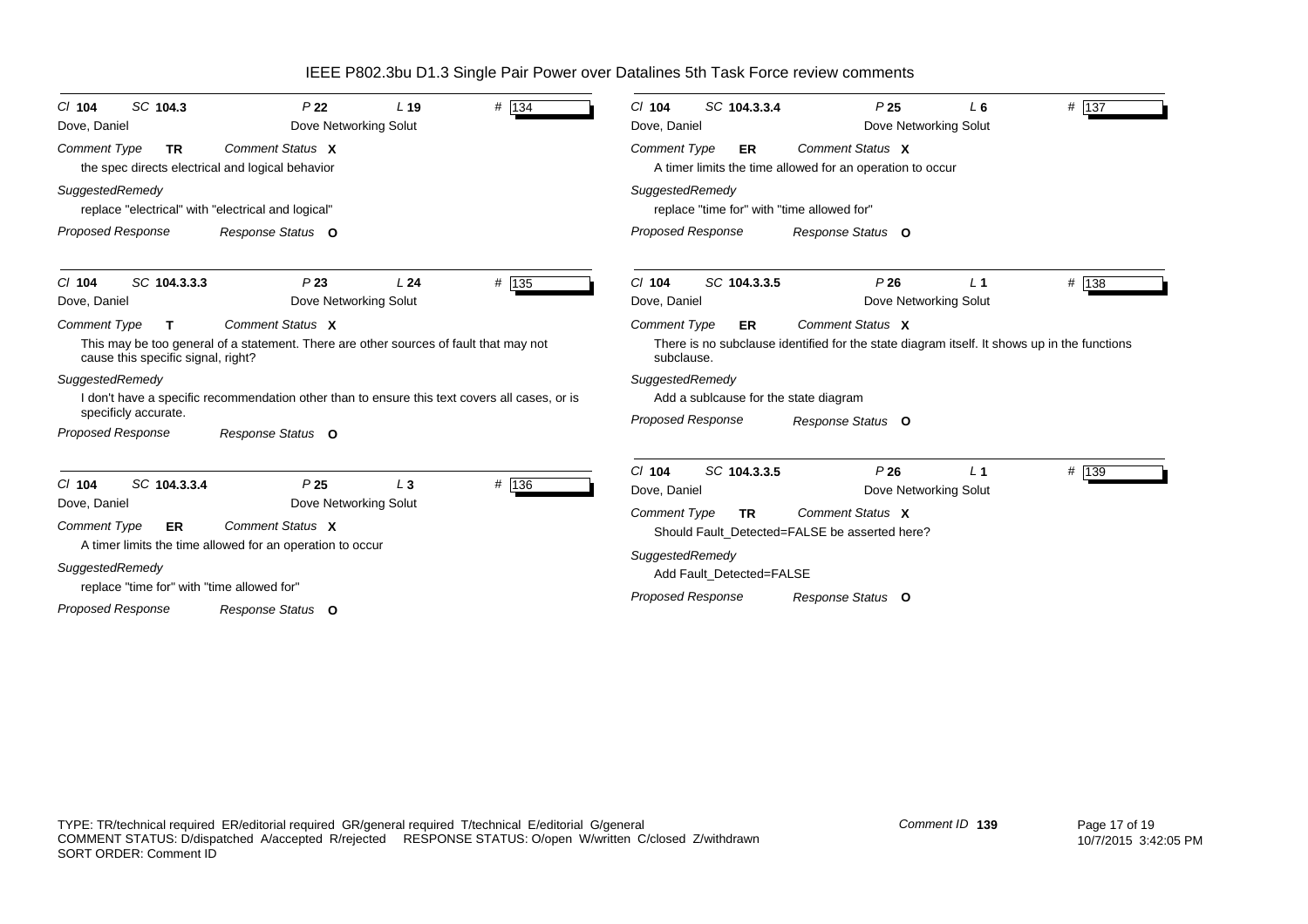| SC 104.3.6<br>$Cl$ 104<br>Dove, Daniel                      | P28<br>Dove Networking Solut                                                                                                                            | L <sub>13</sub> | # 140   | SC 104.3.6.1<br>$Cl$ 104<br>Dove, Daniel                              | P31                                                                                                                                                                            | L <sub>25</sub><br>Dove Networking Solut | # $143$ |
|-------------------------------------------------------------|---------------------------------------------------------------------------------------------------------------------------------------------------------|-----------------|---------|-----------------------------------------------------------------------|--------------------------------------------------------------------------------------------------------------------------------------------------------------------------------|------------------------------------------|---------|
| <b>Comment Type</b><br><b>TR</b><br>TBD in table            | Comment Status X                                                                                                                                        |                 |         | <b>Comment Type</b><br><b>TR</b><br>statement should apply.           | Comment Status X<br>"may remove" does not indicate any requirement. Is there a requirement? If so, a shall                                                                     |                                          |         |
| SuggestedRemedy                                             | All TBDs must be removed prior to D2.0. I don't have the replacement value, just wanted to<br>identify this point. Search & Insert values for all TBDs. |                 |         | SuggestedRemedy                                                       | If a "shall remove" requirement exists, please insert.                                                                                                                         |                                          |         |
| <b>Proposed Response</b>                                    | Response Status O                                                                                                                                       |                 |         | <b>Proposed Response</b>                                              | Response Status O                                                                                                                                                              |                                          |         |
| SC 104.3.6.1<br>$Cl$ 104<br>Dove, Daniel                    | P30<br>Dove Networking Solut                                                                                                                            | L <sub>52</sub> | # 141   | $Cl$ 104<br>SC 104.3.6.1<br>Dove, Daniel                              | P <sub>31</sub>                                                                                                                                                                | L <sub>25</sub><br>Dove Networking Solut | # 144   |
| <b>Comment Type</b><br>TR<br>this value shall decay.        | Comment Status X<br>It seems that a time value should be identified here. It does not constrain how fast or slow                                        |                 |         | <b>Comment Type</b><br><b>TR</b>                                      | Comment Status X<br>"remove power" - I notice that globally the term apply and remove power has been<br>changed to "normal operating voltage" and so I assume this was missed. |                                          |         |
| SuggestedRemedy                                             | Insert a time value or reference the appropriate time value                                                                                             |                 |         | SuggestedRemedy                                                       | If appropriate, replace "power" with "normal operating voltage" or equivalent.                                                                                                 |                                          |         |
| <b>Proposed Response</b>                                    | Response Status O                                                                                                                                       |                 |         | <b>Proposed Response</b>                                              | Response Status O                                                                                                                                                              |                                          |         |
| SC 104.3.6.1<br>$Cl$ 104<br>Dove, Daniel                    | P31<br>Dove Networking Solut                                                                                                                            | $L_6$           | $#$ 142 | $Cl$ 104<br>SC 104.6.1<br>Dove, Daniel                                | $P$ 42                                                                                                                                                                         | L44<br>Dove Networking Solut             | $#$ 145 |
| <b>Comment Type</b><br><b>TR</b><br>this value shall decay. | Comment Status X<br>It seems that a time value should be identified here. It does not constrain how fast or slow                                        |                 |         | <b>Comment Type</b><br><b>TR</b><br>term LOGIC, so would delete this. | Comment Status X<br>and ROM is this essential? It could be PROM, RAM, etc. I think that all falls under the                                                                    |                                          |         |
| SuggestedRemedy                                             |                                                                                                                                                         |                 |         | SuggestedRemedy                                                       |                                                                                                                                                                                |                                          |         |
|                                                             | Insert a time value or reference the appropriate time value                                                                                             |                 |         | Delete words "and ROM"                                                |                                                                                                                                                                                |                                          |         |
| <b>Proposed Response</b>                                    | Response Status O                                                                                                                                       |                 |         | <b>Proposed Response</b>                                              | Response Status O                                                                                                                                                              |                                          |         |